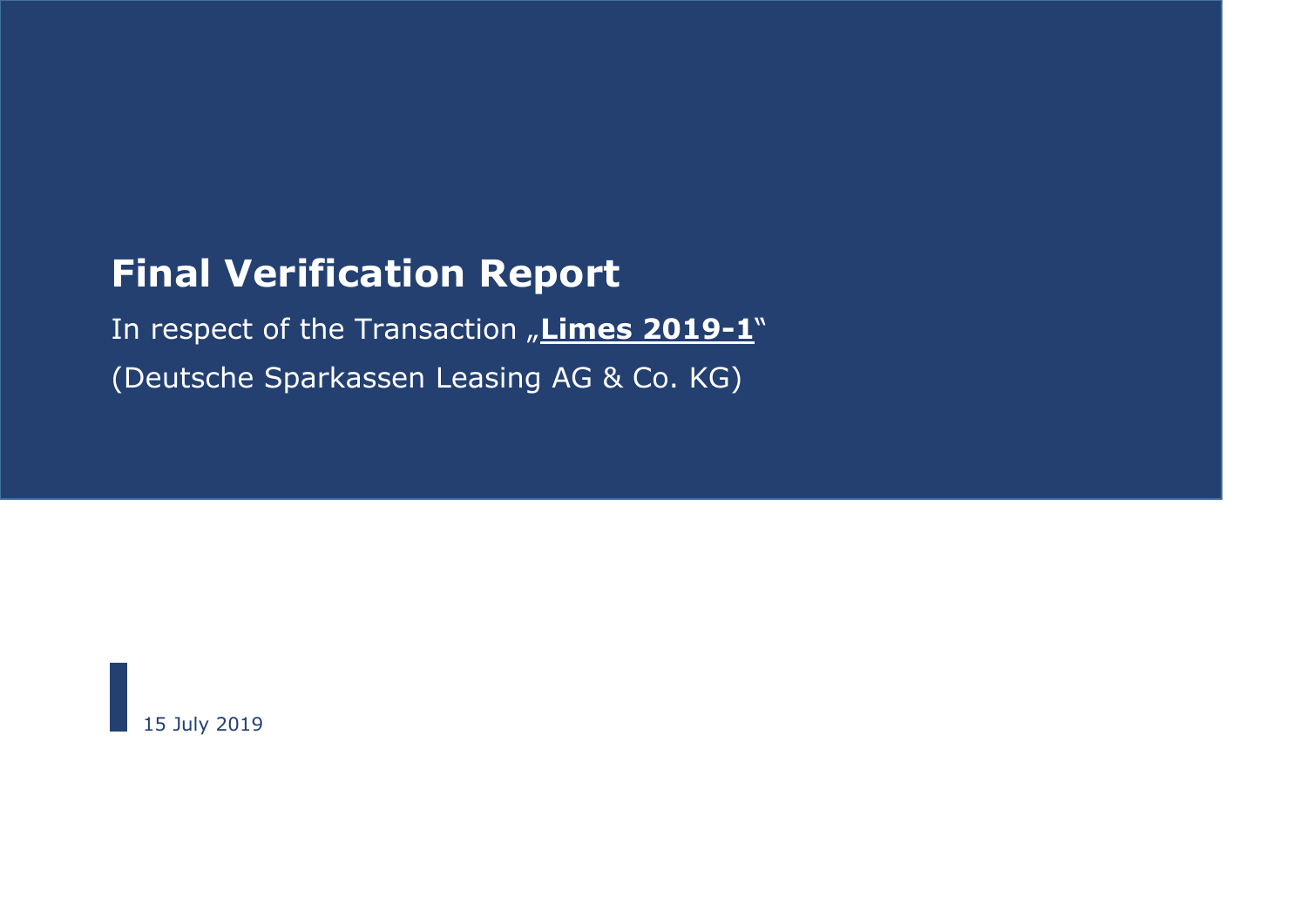

## **Authorization of SVI as third party**

STS Verification International GmbH ("SVI") has been authorized by the German Federal Financial Supervisory Authority (Bundesanstalt für Finanzdienstleistungsaufsicht "BaFin", as the competent authority pursuant to Art 29 of the Securitisation Regulation and § 44 German Banking Act) to act in all EU countries as third party pursuant to Art 28 of the Securitisation Regulation to verify compliance with the STS Criteria pursuant to Art 27 (2) of the Securitisation Regulation.

#### **Mandating of SVI and verification steps**

On 21 March 2019, SVI has been mandated by the parent company (Deutsche Leasing Sparkassen AG & Co. KG) of the Originators (Deutsche Leasing International GmbH and Deutsche Leasing für Sparkassen und Mittelstand GmbH) to verify compliance with the STS criteria pursuant to Article 28 of the Securitisation Regulation for the securitisation transaction "Limes 2019-1" (the "Transaction").

As part of our verification work, we have met with representatives of Deutsche Leasing Sparkassen AG & Co. KG to conduct an onsite due diligence meeting in Bad Homburg on 22<sup>th</sup> March 2019. In addition, we have discussed selected aspects of the Transaction with Deutsche Leasing and the legal counsel and obtained additional information on the transaction structure, the underwriting and servicing procedures of Deutsche Leasing and the underlying transaction documentation.

For the purposes of our analysis, we have reviewed the following documents and other information related to the Transaction:

- Draft of the preliminary prospectus ("Preliminary Prospectus") and final draft of the prospectus ("Final Prospectus")
- German Legal Opinion ("LO")
- Receivables Purchase and Servicing Agreement ("RPSA")
- Master Framework Agreement
- Swap Agreement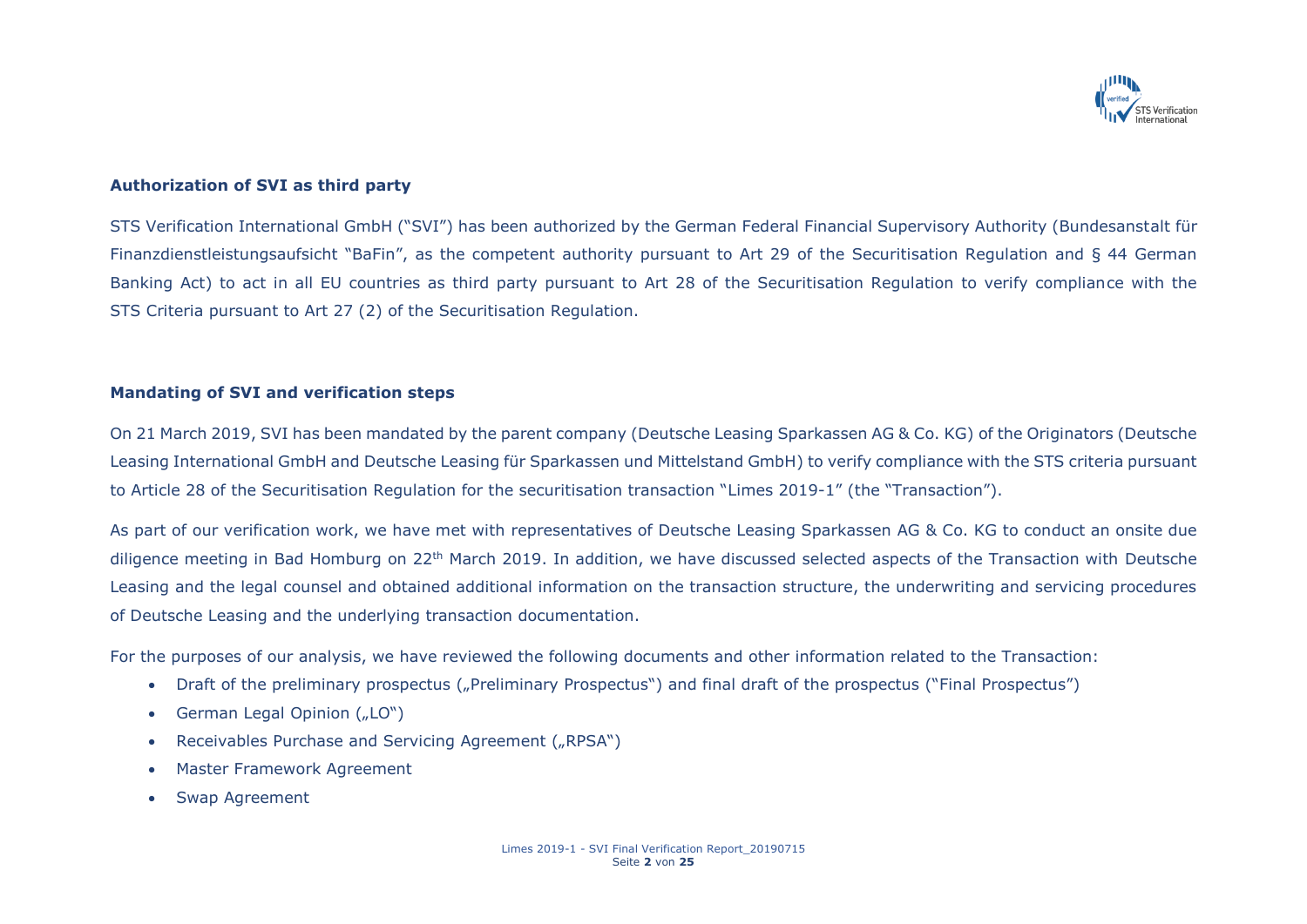

- Account Bank Agreement ("Account Agreement")
- Due Diligence Presentation by Deutsche Leasing ("Due Diligence Presentation")
- Investor Presentation by Deutsche Leasing ("Investor Presentation")
- Final Agreed-upon Procedures ("AuP") and Report of Factual Findings on Agreed-upon Procedures
- Output files of the liability cash flow model ("CF-Model") calculated according to pre-defined default and prepayment scenarios
- Data Package received by Deutsche Leasing ("Data Package")
- Draft Investor Report received from Deutsche Leasing ("Draft Investor Report")
- Additional information received by e-mail, such as confirmations, comments, etc.

## **Verification Methodology**

The fulfilment of each verification point in this Final Verification Report provided to the Originator is evaluated on the basis of three fulfilment values (traffic light status):

| Criterion is fully met                                                         |  |
|--------------------------------------------------------------------------------|--|
| Criterion is mostly met, but with comments or requests for missing information |  |
| Criterion not (yet) met on the basis of available information                  |  |

The verification process is based on the SVI verification manual ("Verification Manual"), defined terms of the Verification Manual shall also apply to this report. It describes the verification process and the individual inspections in detail. The Verification Manual is applicable to all parties involved in the verification process and its application ensures an objective and uniform verification of transactions to be verified. Based on the Verification Manual, SVI has derived the Transaction Verification Catalogue for this Transaction as described under Verification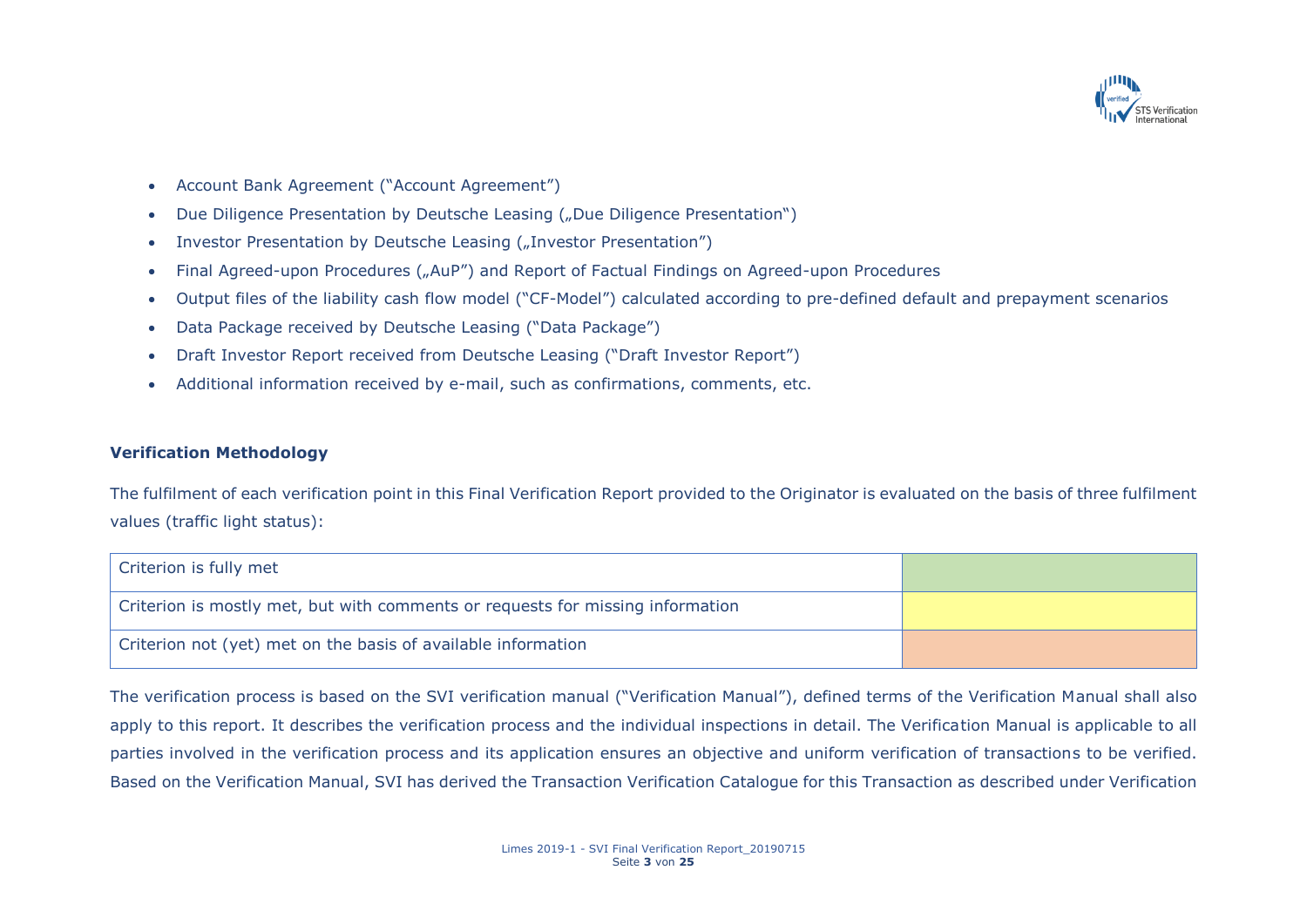

Method in this report. For a full description of the methodology used by SVI for the Verification can be found in the Verification Manual on our website: ww.svi-gmbh.com.

### **Disclaimer of SVI**

SVI grants a registered verification label "verified – STS VERIFICATION INTERNATIONAL" if a securitisation complies with the requirements for simple, transparent and standardised securitisation as set out in Articles 19 to 22 of the Securitisation Regulation ("STS Requirements"). The aim of the Securitisation Regulation is to restart high-quality securitisation markets, and the intention of implementing a framework for simple, transparent and standardised transactions with corresponding STS criteria shall contribute to this. However, it should be noted that the SVI verification does not affect the liability of an originator or special purpose vehicle in respect of their legal obligations under the Securitisation Regulation. Furthermore, the use of verification services from SVI shall not affect the obligations imposed on institutional investors as set out in Article 5 of the Securitisation Regulation. Notwithstanding confirmation by SVI which verifies compliance of a securitisation with the STS Requirements, such verification by SVI does not ensure the compliance of a securitisation with the general requirements of the Securitisation Regulation.

SVI has carried out no other investigations or surveys in respect of the issuer or the notes concerned other than as set out in this Final Verification Report and disclaims any responsibility for monitoring the issuer's continuing compliance with these standards or any other aspect of the issuer's activities or operations. Furthermore, SVI has not provided any form of advisory, audit or equivalent service to the Originator, Issuer or Sponsor.

Investors should therefore not evaluate their investment in notes on the basis of this Final Verification Report.

SVI assumes due performance of the contractual obligation thereunder by each of the parties and the representations made and warranties given in each case by any persons to SVI or in any of the documents are true, not misleading and complete.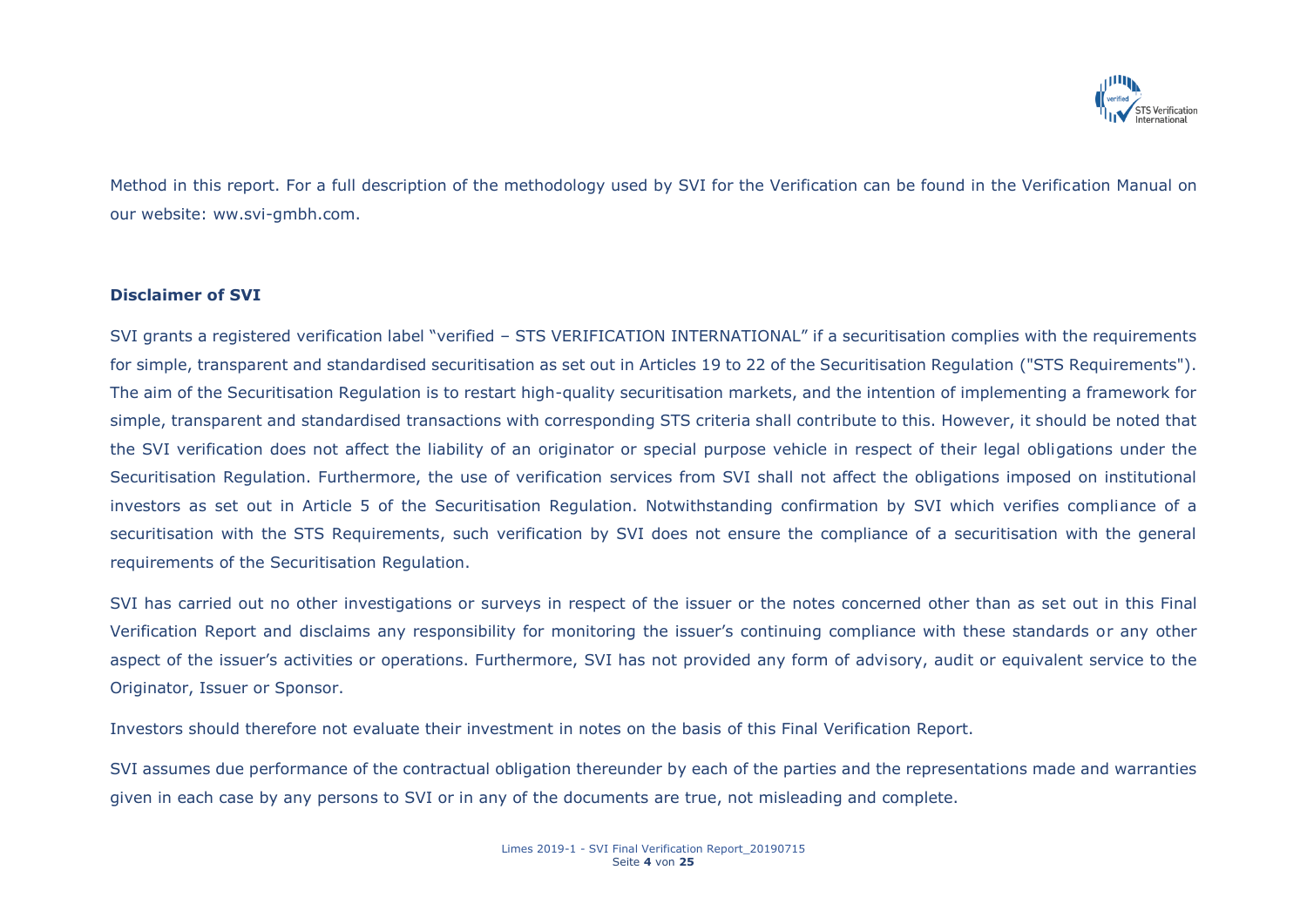

# **LIST OF ABBREVIATIONS/DEFINITIONS**

Note: For any other term used in this Final Verification Report in capital spelling, please refer to the defined terms in the section "Transaction" Definitions" in the Final Prospectus.

| AuP                              | Agreed-upon Procedures                                                                                                                                                                                                                                                                                                                                                   |
|----------------------------------|--------------------------------------------------------------------------------------------------------------------------------------------------------------------------------------------------------------------------------------------------------------------------------------------------------------------------------------------------------------------------|
| <b>BaFin</b>                     | Bundesanstalt für Finanzdienstleistungsaufsicht (German Federal Financial Supervisory Authority)                                                                                                                                                                                                                                                                         |
| CF-Model                         | Cash Flow-Model                                                                                                                                                                                                                                                                                                                                                          |
| <b>Deutsche Leasing</b>          | Deutsche Leasing Sparkassen AG & Co. KG                                                                                                                                                                                                                                                                                                                                  |
| <b>EBA</b>                       | European Banking Authority                                                                                                                                                                                                                                                                                                                                               |
| <b>EBA Guidelines</b>            | Final Report on Guidelines on the STS criteria for non-ABCP securitisation, as published by EBA on 12 December 2018                                                                                                                                                                                                                                                      |
| <b>Final Prospectus</b>          | <b>Final Prospectus</b>                                                                                                                                                                                                                                                                                                                                                  |
| <b>Final Verification Report</b> | Final Verification Report prepared by SVI in respect of the Transaction                                                                                                                                                                                                                                                                                                  |
| <b>Issuer</b>                    | Limes 2019-1                                                                                                                                                                                                                                                                                                                                                             |
| Limes 2019-1                     | Limes Funding S.A., acting on behalf and for the account of its Compartment 2019-1                                                                                                                                                                                                                                                                                       |
| <b>Originators</b>               | Deutsche Leasing International GmbH and Deutsche Leasing für Sparkassen und Mittelstand GmbH                                                                                                                                                                                                                                                                             |
| <b>Preliminary Prospectus</b>    | Preliminary Prospectus dated 24 <sup>th</sup> of June 2019                                                                                                                                                                                                                                                                                                               |
| Preliminary Verification Report  | Draft preliminary Verification Report prepared by SVI in respect of the Transaction                                                                                                                                                                                                                                                                                      |
| RTS on Homogeneity               | Commission Delegated Regulation of 28.5.2019 supplementing the Securitisation Regulation with regard to regulatory<br>technical standards on the homogeneity of the underlying exposures in securitisation                                                                                                                                                               |
| Securitisation Regulation        | Regulation (EU) 2017/2402 of the European Parliament and of the Council of 12 December 2017 laying down a general<br>framework for securitisation and creating a specific framework for simple, transparent and standardised securitisation,<br>and amending Directives 2009/65/EC, 2009/138/EC and 2011/61/EU and Regulations (EC) No 1060/2009 and (EU) No<br>648/2012 |
| Seller                           | Deutsche Sparkassen Leasing AG & Co. KG                                                                                                                                                                                                                                                                                                                                  |
| Servicer                         | Deutsche Sparkassen Leasing AG & Co. KG                                                                                                                                                                                                                                                                                                                                  |
| <b>SPV</b>                       | Special Purpose Vehicle or Issuer                                                                                                                                                                                                                                                                                                                                        |
| Transaction                      | The securitisation of commercial lease receivables involving Limes 2019-1 as Issuer                                                                                                                                                                                                                                                                                      |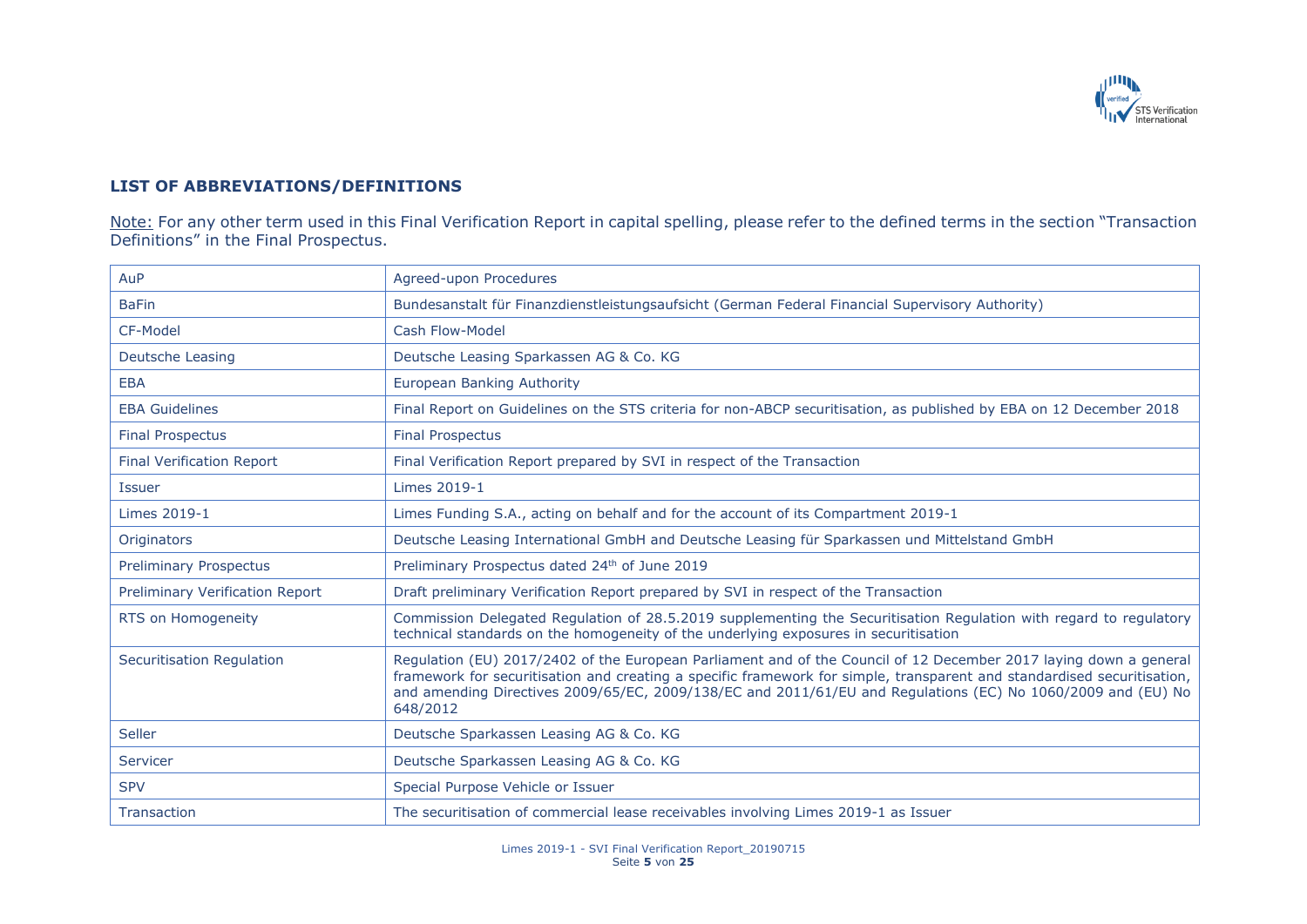

| # | <b>Criterion Article 20 (1)</b>                                    | <b>Verification Report</b>                                                                                                                                                                                                                                                                                                                                                                                                                                                                                                                                                                                                             |
|---|--------------------------------------------------------------------|----------------------------------------------------------------------------------------------------------------------------------------------------------------------------------------------------------------------------------------------------------------------------------------------------------------------------------------------------------------------------------------------------------------------------------------------------------------------------------------------------------------------------------------------------------------------------------------------------------------------------------------|
|   | Assignment or transfer of<br>ownership of the risk positions       | Verification Method: Legal (Legal opinion) / Due Diligence (Prospectus)                                                                                                                                                                                                                                                                                                                                                                                                                                                                                                                                                                |
|   | takes place by means of a true<br>sale and is legally enforceable. | The legal opinion confirms the transfer of title to the underlying exposure to the SPV through a true sale both with respect to the<br>assignment and transfer of the Purchased Receivables and with respect to the security transfer of title to the Leased Objects.                                                                                                                                                                                                                                                                                                                                                                  |
|   |                                                                    | The legal opinion confirms the legal enforceability of the true sale, assignment or transfer against the seller and third parties with<br>respect to the valid, legally binding and enforceable rights and obligations of the parties to the Opinion Documents, with respect<br>to the sale and assignment of the Purchased Receivables to the Issuer, with respect to the rights of the Issuer to the Purchased<br>Receivables in the insolvency of the Seller (Aussonderungsrecht and Drittwiderspruchsklage) and with respect to the transfer of<br>security title to the Leased Objects (all subject to customary qualifications). |
|   |                                                                    | The Legal Opinion confirms that there are no increased risks with regard to claw-back and re-characterisation.<br>The RPSA contains in Section 10 (1) in connection with Schedule 5, Part 3 of the Master Framework Agreement and the Eligibility<br>Criteria (i), (k) and (q) representations by the Seller as of the Closing Date concerning the legally valid, binding and enforceable<br>nature of the Lease Agreements and their free assignability.                                                                                                                                                                              |

| # | <b>Criterion Article 20 (1)</b> | <b>Verification Report</b>                                                                                                      |
|---|---------------------------------|---------------------------------------------------------------------------------------------------------------------------------|
|   | Requirements for the external   | Verification Method: Legal (Legal opinion) / Due Diligence                                                                      |
|   | legal opinion                   | The LO is provided by Ashurst, a well-known internationally operating law firm with good expertise in the securitisation field. |
|   |                                 | The legal opinion is made available to SVI as third-party verification agent and to competent supervisory authorities.          |

| # | <b>Criterion Article 20 (2)</b>                                                                          | <b>Verification Report</b>                                                                                                                                                                                                                                                                                            |
|---|----------------------------------------------------------------------------------------------------------|-----------------------------------------------------------------------------------------------------------------------------------------------------------------------------------------------------------------------------------------------------------------------------------------------------------------------|
|   | Specification of increased claw-<br><b>back risks:</b> Are there any                                     | Verification Method: Legal (Legal opinion)                                                                                                                                                                                                                                                                            |
|   | provisions in the respective<br>national insolvency law, which<br>could render the transfer<br>voidable? | Other than as provided by applicable German insolvency laws in case of fraudulent, unfair prejudicial or improperly favourable<br>transfers there are no such increased risks. Such laws are considered non-increased claw-back risks under No. 4 of the Catalogue<br>(Art. 20 (3) of the Securitisation Regulation). |
|   |                                                                                                          | Under applicable German insolvency law in respect of a transfer within certain time periods prior to and after the filing of<br>insolvency proceedings the SPV must demonstrate that it had no knowledge of the seller's insolvency.                                                                                  |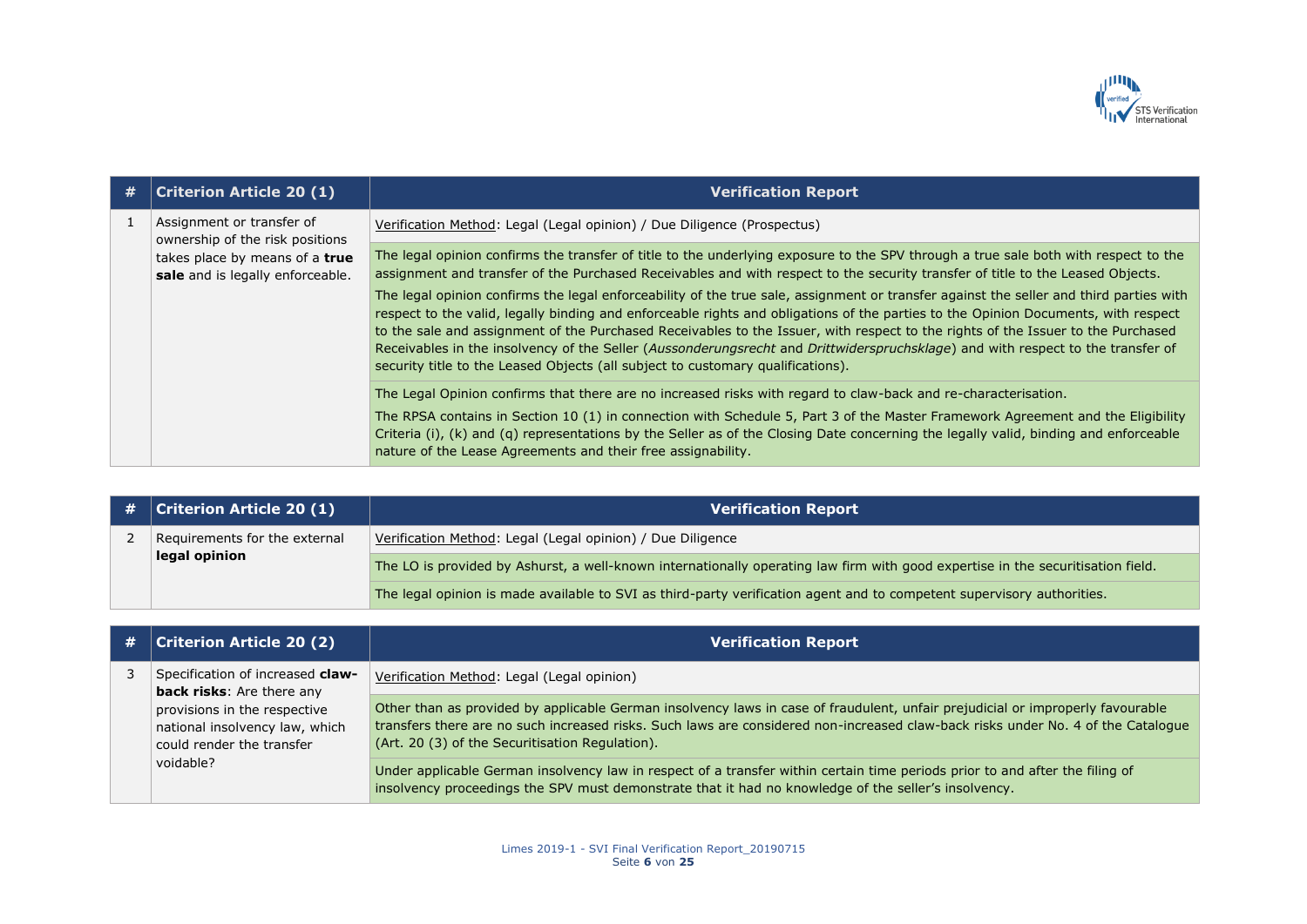

However, Section 10.1 of the Receivables Purchase and Servicing Agreement in connection with [Schedule 5], Part 1 No. 4 of the Master Framework Agreement provides for the representation and warranty of the Seller confirming the non-occurrence of an Insolvency Event as of the Closing Date. This representation may be used by the SPV to demonstrate its non-knowledge of the seller's insolvency.

| # | <b>Criterion Article 20 (3)</b>                                                                                                                                                                | <b>Verification Report</b>                                                                                         |
|---|------------------------------------------------------------------------------------------------------------------------------------------------------------------------------------------------|--------------------------------------------------------------------------------------------------------------------|
| 4 | Specification of non-increased<br>claw-back risks: National                                                                                                                                    | Verification Method: Legal (Legal opinion)                                                                         |
|   | insolvency laws are harmless, as<br>they provide for the possibility<br>of reassignment in other unfair<br>ways in the event of fraud,<br>damage to creditors or favouring<br>other creditors. | Applicable German insolvency laws are considered not to represent any severe claw-back risks (see above under #3). |

| # | <b>Criterion Article 20 (4)</b>                                                               | <b>Verification Report</b>                                                                                                                                                                                                                                                                                                                                                                                                                                                                                                                                                                                                                                                                                                                |
|---|-----------------------------------------------------------------------------------------------|-------------------------------------------------------------------------------------------------------------------------------------------------------------------------------------------------------------------------------------------------------------------------------------------------------------------------------------------------------------------------------------------------------------------------------------------------------------------------------------------------------------------------------------------------------------------------------------------------------------------------------------------------------------------------------------------------------------------------------------------|
|   | If the sale and transfer is not<br>taking place directly between the                          | Verification Method: Legal (Legal opinion, Receivable purchase agreement)                                                                                                                                                                                                                                                                                                                                                                                                                                                                                                                                                                                                                                                                 |
|   | seller and the SPV but<br>intermediate sales take place,<br>is the true sale still fulfilled? | Under the transaction structure used by Limes 2019-1, the sale and transfer takes place directly between the Seller and the SPV<br>acting as Issuer, i.e. without any intermediate sale taking place. Please note that subsidiaries of the Seller (Deutsche Leasing für<br>Sparkassen und Mittelstand GmbH and Deutsche Leasing International GmbH) have originated the underlying exposures in their<br>own name but for the account of Deutsche Leasing on the basis of respective business operation agreements<br>("Betriebsführungsverträge"), see sections "GENERAL DESCRIPTION OF THE TRANSACTION" and "THE SELLER, THE SERVICER,<br>THE SUBORDINATED LENDER AND THE CLASS B NOTE PURCHASER", subsection "Origination Procedures". |

| # | <b>Criterion Article 20 (5)</b>                                        | <b>Verification Report</b>                                                                                                                                                                  |
|---|------------------------------------------------------------------------|---------------------------------------------------------------------------------------------------------------------------------------------------------------------------------------------|
|   | If the <b>transfer of receivables</b><br>takes place at a later stage, | Verification Method: Legal (Legal opinion, Receivable purchase agreement)                                                                                                                   |
|   | are the trigger events in relation<br>to the seller's credit quality   | The transfer of the underlying exposures will occur on the closing date of the transaction (scheduled for 17 July 2019), i.e. there<br>will be no transfer of receivables at a later stage. |
|   | standing sufficiently defined?                                         |                                                                                                                                                                                             |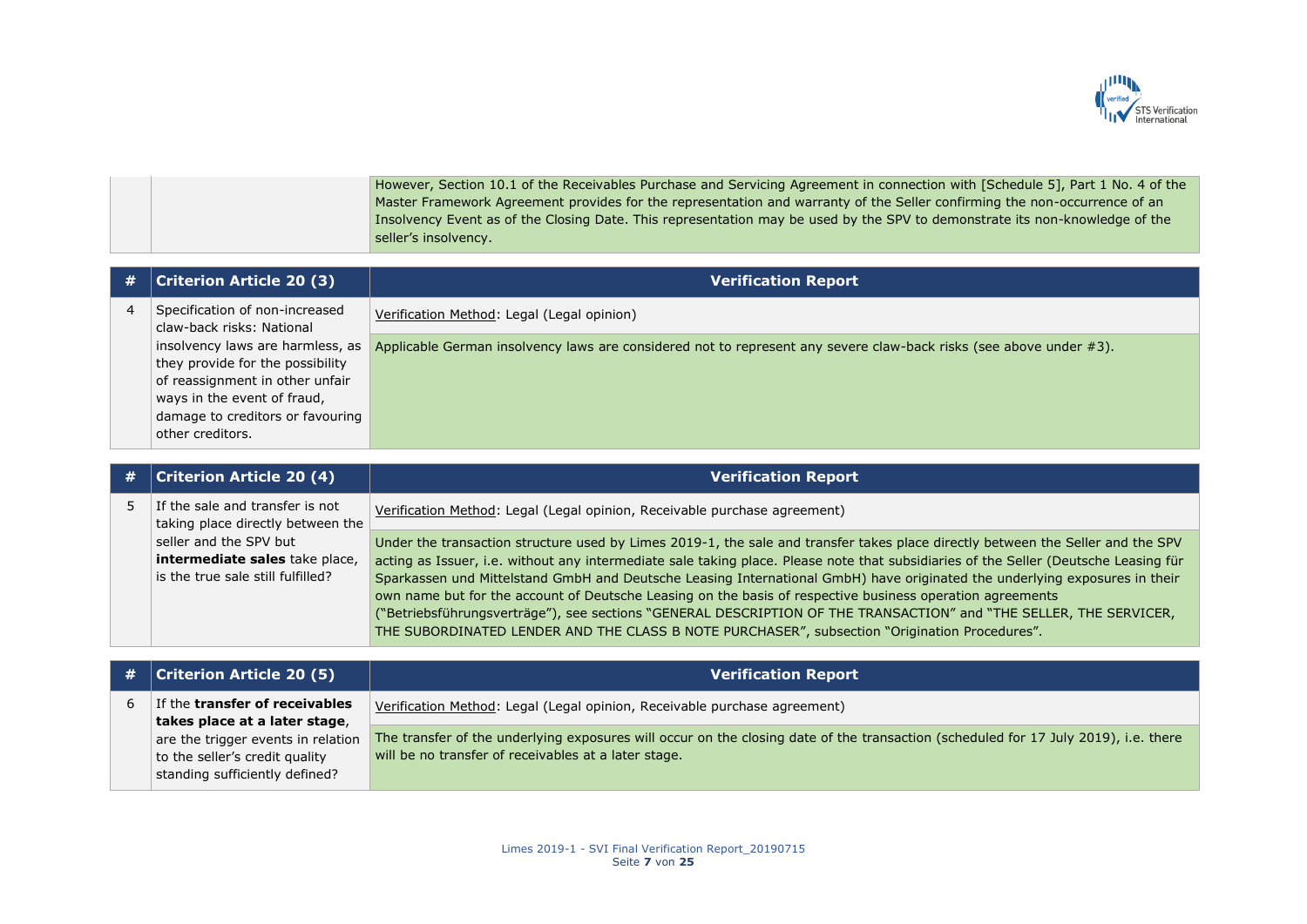

| #              | <b>Criterion Article 20 (6)</b>                                                                              | <b>Verification Report</b>                                                                                                                                                                                                                                                                 |
|----------------|--------------------------------------------------------------------------------------------------------------|--------------------------------------------------------------------------------------------------------------------------------------------------------------------------------------------------------------------------------------------------------------------------------------------|
| $\overline{7}$ | <b>Representations and</b><br>warranties of the seller with<br>regard to the legal condition of<br>the goods | Verification Method: Legal (Final Prospectus, RSPA)                                                                                                                                                                                                                                        |
|                |                                                                                                              | The Seller warrants that the underlying commercial lease receivables are legal, valid, binding and enforceable contractual<br>obligations of the relevant lessees, see in this regard section "MASTER DEFINITIONS SCHEDULE", subsection "Eligibility Criteria"<br>of the Final Prospectus. |
|                |                                                                                                              |                                                                                                                                                                                                                                                                                            |
| #              | <b>Criterion Article 20 (7)</b>                                                                              | <b>Verification Report</b>                                                                                                                                                                                                                                                                 |
| 8              | Clear selection criteria                                                                                     | Verification Method: Legal (Final Prospectus, RSPA)                                                                                                                                                                                                                                        |
|                | ('eligibility criteria') and no<br>active portfolio management<br>(I / III)                                  | The underlying exposures transferred from the seller to the SPV are selected according to predetermined, clear and documented<br>eligibility criteria, see in this regard section "MASTER DEFINITIONS SCHEDULE", definition of "Eligibility Criteria" of the Final<br>Prospectus.          |
|                |                                                                                                              | The transaction is amortising and does not feature a revolving period.                                                                                                                                                                                                                     |
|                |                                                                                                              | There are no exposures that will be transferred to the SPV after closing of the transaction.                                                                                                                                                                                               |
|                |                                                                                                              | As a result of the above, the criterion "no active portfolio management" is fulfilled.                                                                                                                                                                                                     |
|                |                                                                                                              |                                                                                                                                                                                                                                                                                            |
| #              | <b>Criterion Article 20 (7)</b>                                                                              | <b>Verification Report</b>                                                                                                                                                                                                                                                                 |
| 9              | Clear selection criteria<br>('eligibility criteria') and no<br>active portfolio management<br>(II / III)     | Verification Method: Due Diligence                                                                                                                                                                                                                                                         |
|                |                                                                                                              | The underlying exposures in the provisional and the final pool are selected based on a well-established, random selection process.                                                                                                                                                         |
|                |                                                                                                              | In appear on underlying avanouse about this was out to be not aligible, the Caller aboli he despend to bous reactived a sellection.                                                                                                                                                        |

In case an underlying exposure should turn out to be not eligible, the Seller shall be deemed to have received a collection equivalent to the Outstanding Principal Amount of the underlying exposure ("Deemed Collection") and shall pay such Deemed Collection to the Issuer, see section "MASTER DEFINITIONS SCHEDULE", subsection "Deemed Collection" of the Final Prospectus as well as clause 5 of the RPSA. There will, however, be no substitution of the ineligible receivable with a new receivable.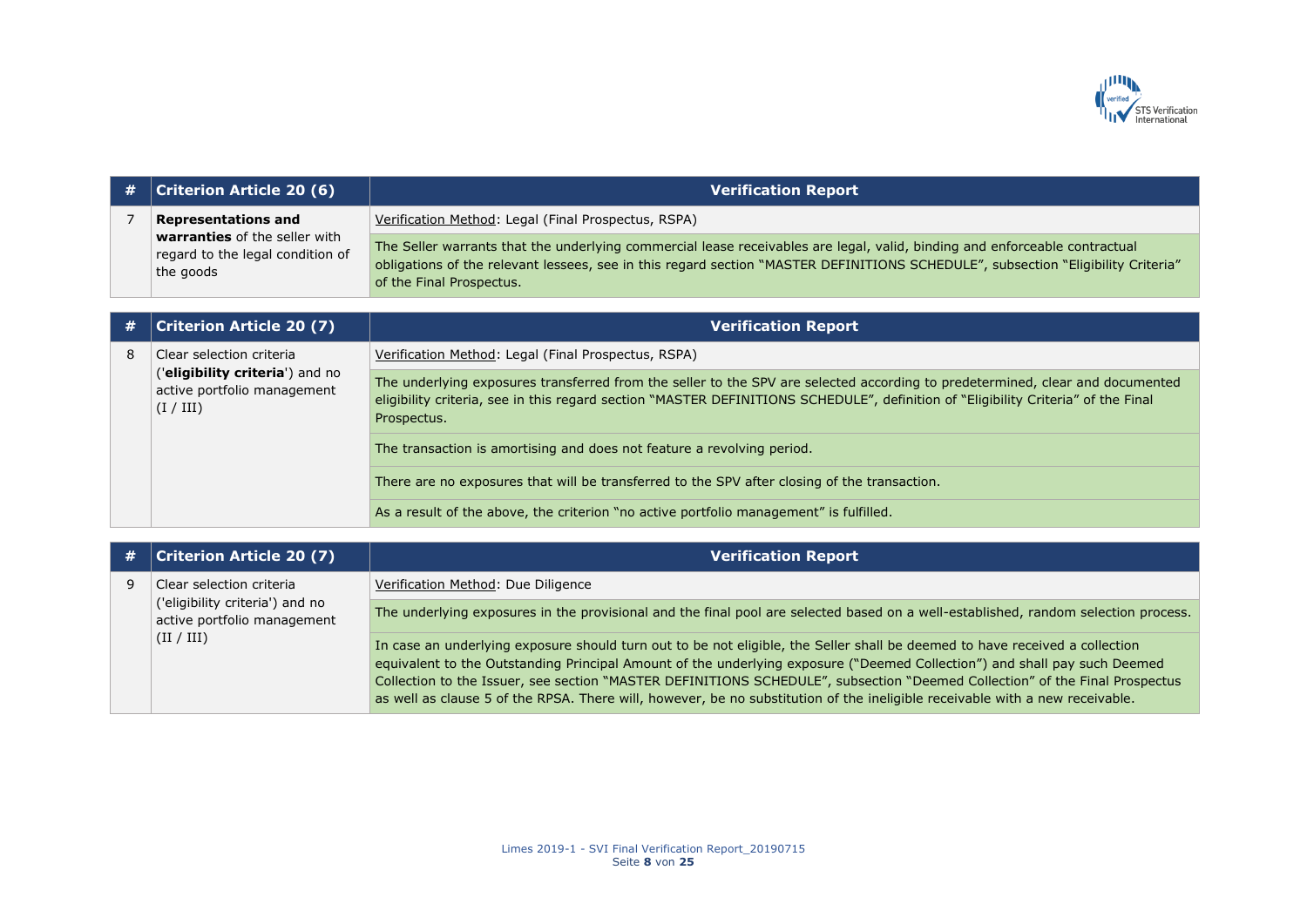

| #  | <b>Criterion Article 20 (7)</b>                                                                           | <b>Verification Report</b>                                                                                                                                                                                                                                                                                                                                                                                                  |
|----|-----------------------------------------------------------------------------------------------------------|-----------------------------------------------------------------------------------------------------------------------------------------------------------------------------------------------------------------------------------------------------------------------------------------------------------------------------------------------------------------------------------------------------------------------------|
| 10 | Clear selection criteria<br>('eligibility criteria') and no<br>active portfolio management<br>(III / III) | Verification Method: Data (AuP Report)                                                                                                                                                                                                                                                                                                                                                                                      |
|    |                                                                                                           | The asset audit, whereby the audit company performs certain Agreed-upon Procedures with respect to the compliance of the<br>underlying exposures in a randomly selected sample, covers the key eligibility criteria specified for the Transaction. Please also<br>refer to #39 for a summary of the scope of the asset audit.                                                                                               |
|    |                                                                                                           |                                                                                                                                                                                                                                                                                                                                                                                                                             |
| #  | <b>Criterion Article 20 (8)</b>                                                                           | <b>Verification Report</b>                                                                                                                                                                                                                                                                                                                                                                                                  |
| 11 | Securitisation of a<br><b>homogeneous</b> portfolio in<br>terms of asset classes $(I / III)$              | Verification Method: Legal (Transaction documents)                                                                                                                                                                                                                                                                                                                                                                          |
|    |                                                                                                           | The underlying exposures fall into the asset type according to Art. $1$ (a) (iv) of the RTS on Homogeneity of the underlying<br>exposures (i.e. credit facilities, including loans and leases, provided to any type of enterprise or corporation).                                                                                                                                                                          |
|    |                                                                                                           | The Seller has chosen the homogeneity factor according to Art. 2 (3) (b) (ii) of the RTS on Homogeneity of the underlying<br>exposures, i.e. jurisdiction, whereby the pool shall consist of underlying exposures relating to lessees with residence in one<br>jurisdiction (Germany) only, see section "MASTER DEFINITIONS SCHEDULE", definition of "Eligibility Criteria", items (z) and (cc)<br>of the Final Prospectus. |
|    | Automobile Austria AA (A)                                                                                 | Alexandre de la construcción de la construcción de la construcción de la construcción de la construcción de la                                                                                                                                                                                                                                                                                                              |

|    | $\#$   Criterion Article 20 (8)                                                      | <b>Verification Report</b>                                                                                                                                                                                                                         |
|----|--------------------------------------------------------------------------------------|----------------------------------------------------------------------------------------------------------------------------------------------------------------------------------------------------------------------------------------------------|
| 12 | Securitisation of a homogeneous<br>portfolio in terms of asset<br>classes (II / III) | Verification Method: Due Diligence (Underwriting and Servicing Policy)                                                                                                                                                                             |
|    |                                                                                      | The underlying exposures have been originated in accordance with consistent underwriting standards, as presented in the Due<br>Diligence and further described in #17. No distinction is made between securitised and non-securitised receivables. |
|    |                                                                                      | The processes assure that only lessees resident in Germany are originated according to the underwriting policy.                                                                                                                                    |
|    |                                                                                      | The same applies to the servicing policy, with the underlying exposures being serviced using consistent standards and no<br>distinction being made between securitised and non-securitised receivables.                                            |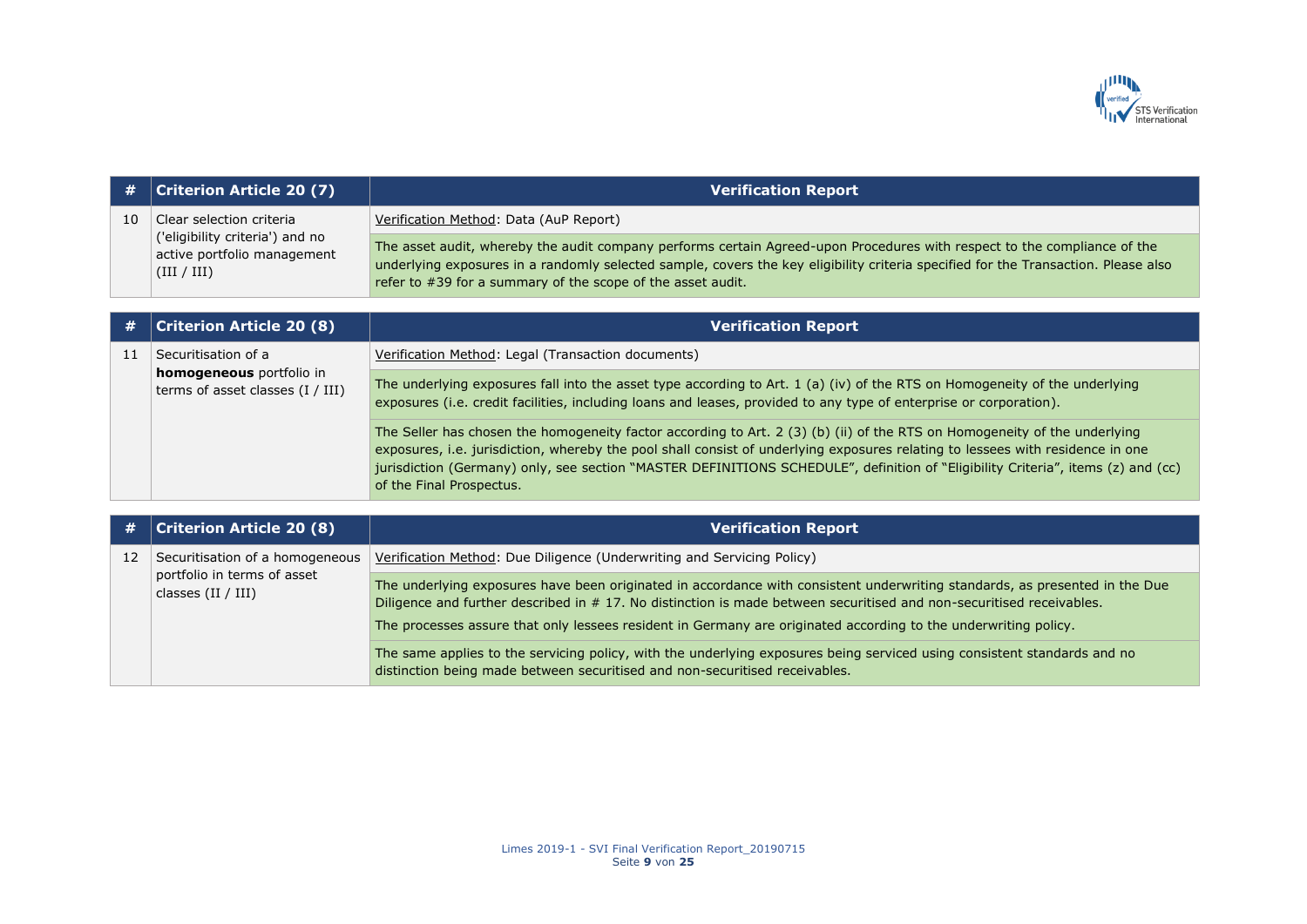

| #  | <b>Criterion Article 20 (8)</b>                                                                                                                           | <b>Verification Report</b>                                                                                                                                                                                                                                                                                                                                                                                                                                                                                                                                                                                                                                                                                                                                         |
|----|-----------------------------------------------------------------------------------------------------------------------------------------------------------|--------------------------------------------------------------------------------------------------------------------------------------------------------------------------------------------------------------------------------------------------------------------------------------------------------------------------------------------------------------------------------------------------------------------------------------------------------------------------------------------------------------------------------------------------------------------------------------------------------------------------------------------------------------------------------------------------------------------------------------------------------------------|
| 13 | Securitisation of a homogeneous<br>portfolio in terms of asset<br>classes (III / III )                                                                    | Verification Method: Data (AuP Report)                                                                                                                                                                                                                                                                                                                                                                                                                                                                                                                                                                                                                                                                                                                             |
|    |                                                                                                                                                           | The homogeneity factor "residence in Germany" is, through the check of the data field "Postcode (first two digits)", part of the<br>Eligibility Criteria Verification as further described in #39. The lease contracts have been entered into exclusively with lessees<br>which have their registered office in Germany, see section "MASTER DEFINITIONS SCHEDULE", definition of "Eligibility Criteria",<br>items (z) and (cc) of the Final Prospectus. Please also refer to #11.                                                                                                                                                                                                                                                                                 |
| #  | <b>Criterion Article 20 (8)</b>                                                                                                                           | <b>Verification Report</b>                                                                                                                                                                                                                                                                                                                                                                                                                                                                                                                                                                                                                                                                                                                                         |
|    |                                                                                                                                                           |                                                                                                                                                                                                                                                                                                                                                                                                                                                                                                                                                                                                                                                                                                                                                                    |
| 14 | The underlying exposures                                                                                                                                  | Verification Method: Legal (Legal opinion) / Due Diligence                                                                                                                                                                                                                                                                                                                                                                                                                                                                                                                                                                                                                                                                                                         |
|    | contain obligations that are<br>contractually binding and<br>enforceable                                                                                  | Section "MASTER DEFINITIONS SCHEDULE", subsection "Eligibility Criteria", items (k) and (s) of the Final Prospectus contain<br>warranties by the Seller as to the legally valid, binding and enforceable nature of the underlying exposures, i.e. the Receivables<br>and the underlying Lease Agreements. Please also refer to #1.                                                                                                                                                                                                                                                                                                                                                                                                                                 |
|    |                                                                                                                                                           |                                                                                                                                                                                                                                                                                                                                                                                                                                                                                                                                                                                                                                                                                                                                                                    |
| #  | <b>Criterion Article 20 (8)</b>                                                                                                                           | <b>Verification Report</b>                                                                                                                                                                                                                                                                                                                                                                                                                                                                                                                                                                                                                                                                                                                                         |
| 15 | The underlying exposures have<br>defined periodic payment<br>streams and do not include<br>transferable securities other<br>than unlisted corporate bonds | Verification Method: Legal (Legal opinion, Transaction documents) / Due Diligence / Data (AuP Report)                                                                                                                                                                                                                                                                                                                                                                                                                                                                                                                                                                                                                                                              |
|    |                                                                                                                                                           | The underlying exposures for the transaction represent standard commercial Full-Payout and Non-Full Payout Lease Agreements<br>and Hire Purchase Agreements originated by Deutsche Leasing International GmbH and Deutsche Leasing für Sparkassen und<br>Mittelstand GmbH in respect of commercial clients. For the purposes of the transaction, the three contract types differ mainly in<br>relation to the treatment of residual values for the financed equipment (residual values are part of the contract type Non-Full<br>Payout Lease, but are not securitised as part of the Transaction) but do not differ structurally in terms of payment streams (with<br>the exception of the final instalment(not securitised)), as discussed in the Due Diligence. |
|    |                                                                                                                                                           | The underlying exposures represent the finance portion (itself comprising a claim against the lessees in respect of principal,<br>interest and insurance-related payments, or to any other right to receive income from assets supporting such payments, see<br>section 2.3 Lease Collateral of the RPSA) paid by the lessee during the term of the lease agreement and have defined periodic<br>payment streams during that term.                                                                                                                                                                                                                                                                                                                                 |
|    |                                                                                                                                                           | The eligibility criteria restrict the underlying exposures to lease and hire purchase receivables originated under a lease or a hire<br>purchase contract. The compliance of the provisional pool and the final pool with the eligibility criteria has been verified through<br>the Eligibility Criteria Verification (see #39).                                                                                                                                                                                                                                                                                                                                                                                                                                   |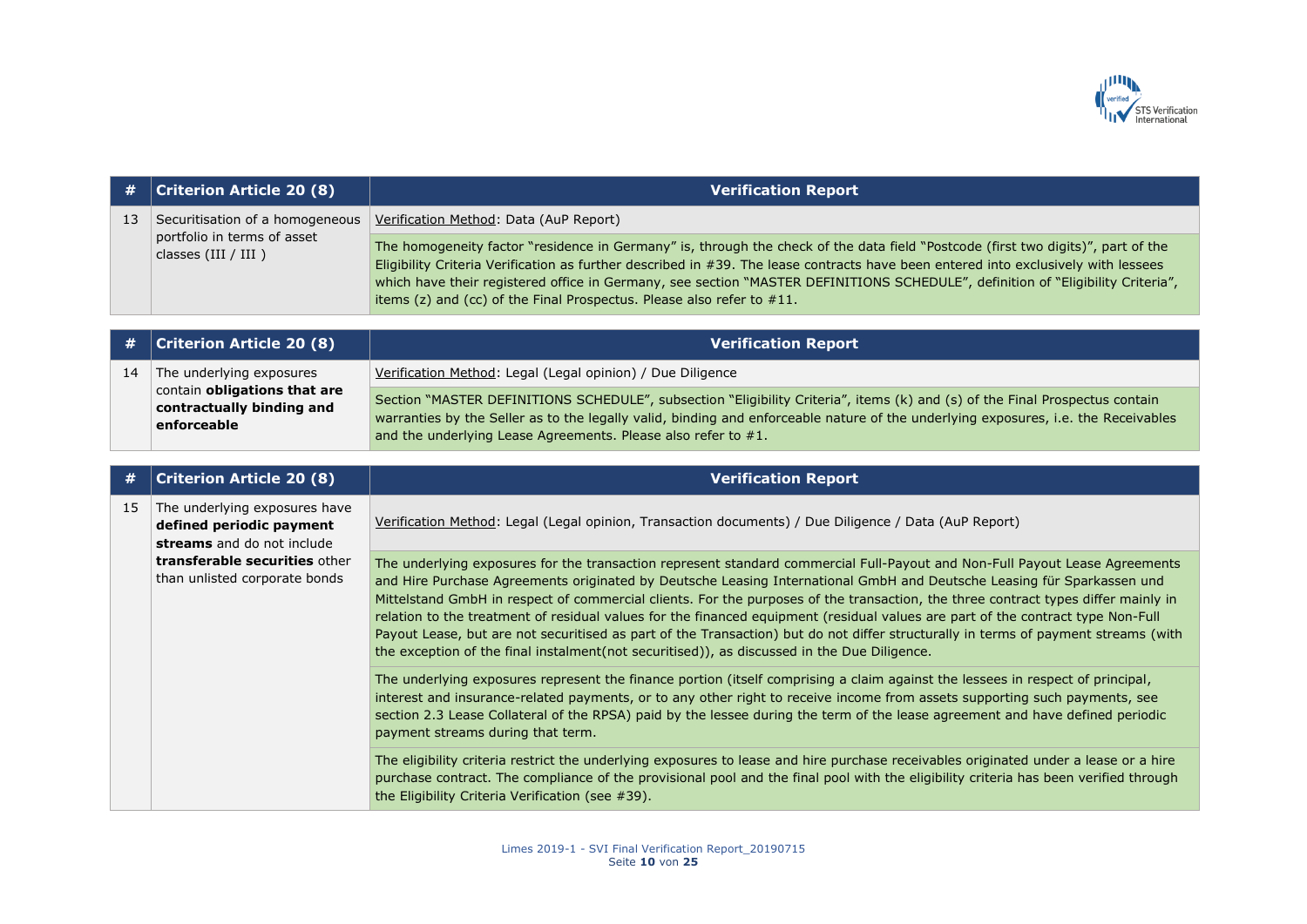

| #  | <b>Criterion Article 20 (9)</b>                                    | <b>Verification Report</b>                                                                                                                                                                                                                                                                                                                                                                                 |
|----|--------------------------------------------------------------------|------------------------------------------------------------------------------------------------------------------------------------------------------------------------------------------------------------------------------------------------------------------------------------------------------------------------------------------------------------------------------------------------------------|
| 16 | Are there any securitisation<br><b>positions</b> in the portfolio? | Verification Method: Legal (transaction documents) / Due Diligence / Data (AuP Report)                                                                                                                                                                                                                                                                                                                     |
|    |                                                                    | The eligibility criteria restrict the underlying exposures to lease and hire purchase receivables originated under a lease or rather a<br>hire purchase contract, thereby assuring that no securitisation position may become part of the portfolio. The compliance of the<br>provisional pool with the eligibility criteria has been verified through the Eligibility Criteria Verification (see $#$ 39). |
|    |                                                                    | As demonstrated during the Due Diligence, the origination and/or resale of securitisation positions is not part of the business<br>model of the Originators or their parent company and not permitted under the Originators' underwriting policy.                                                                                                                                                          |

| #  | <b>Criterion Article 20 (10)</b>                                                                                                                                                                                              | <b>Verification Report</b>                                                                                                                                                                                                                                                                                                                                                                                                                                                                                                                                                            |
|----|-------------------------------------------------------------------------------------------------------------------------------------------------------------------------------------------------------------------------------|---------------------------------------------------------------------------------------------------------------------------------------------------------------------------------------------------------------------------------------------------------------------------------------------------------------------------------------------------------------------------------------------------------------------------------------------------------------------------------------------------------------------------------------------------------------------------------------|
| 17 | <b>Origination of underlying</b><br>exposures in the ordinary<br>course of business and in<br>accordance with underwriting<br>standards that are no less<br>stringent than those applied to<br>non-securitised risk positions | Verification Method: Legal (Underwriting and Servicing Policy) / Due Diligence                                                                                                                                                                                                                                                                                                                                                                                                                                                                                                        |
|    |                                                                                                                                                                                                                               | Deutsche Leasing is the German market leader in non-captive leasing, active in Germany since 1962. Organisation and business<br>processes have been developed over decades. Deutsche Leasing is subject to the supervision of the German Federal Financial<br>Supervisory Authority (Bundesanstalt für Finanzdienstleistungsaufsicht) and of the German Bundesbank in accordance with the<br>German Banking Act (Kreditwesengesetz), see section "THE SELLER, THE SERVICER, THE SUBORDINATED LENDER AND THE<br>CLASS B NOTE PURCHASER", subsection "General" of the Final Prospectus. |
|    |                                                                                                                                                                                                                               | As presented and discussed in the Due Diligence, the well-developed, highly professional and reasonably automated organisation<br>of Deutsche Leasing's business procedures is in line with the volume and quantity of business transactions. Sales are made via<br>the branch structure of the savings banks or via Deutsche Leasing's own sales structure.                                                                                                                                                                                                                          |
|    |                                                                                                                                                                                                                               | Deutsche Leasing's business procedures assure that securitised exposures have been originated in the ordinary course of business<br>and in accordance with uniform standards. Deviations from the underwriting policy are only permissible in well-defined and<br>documented instances. The underlying exposures are selected for securitisation using a random selection process.                                                                                                                                                                                                    |
|    |                                                                                                                                                                                                                               | The underlying exposures are similar to the non-securitised contracts in the asset type of "credit facilities, including loans and<br>leases, provided to any type of enterprise or corporation" due to the strictly random selection process.                                                                                                                                                                                                                                                                                                                                        |
|    |                                                                                                                                                                                                                               | Since no exposures will be transferred to the Issuer after closing (static portfolio), no obligation to disclose material changes to<br>the underwriting policy after the closing of the Transaction applies.                                                                                                                                                                                                                                                                                                                                                                         |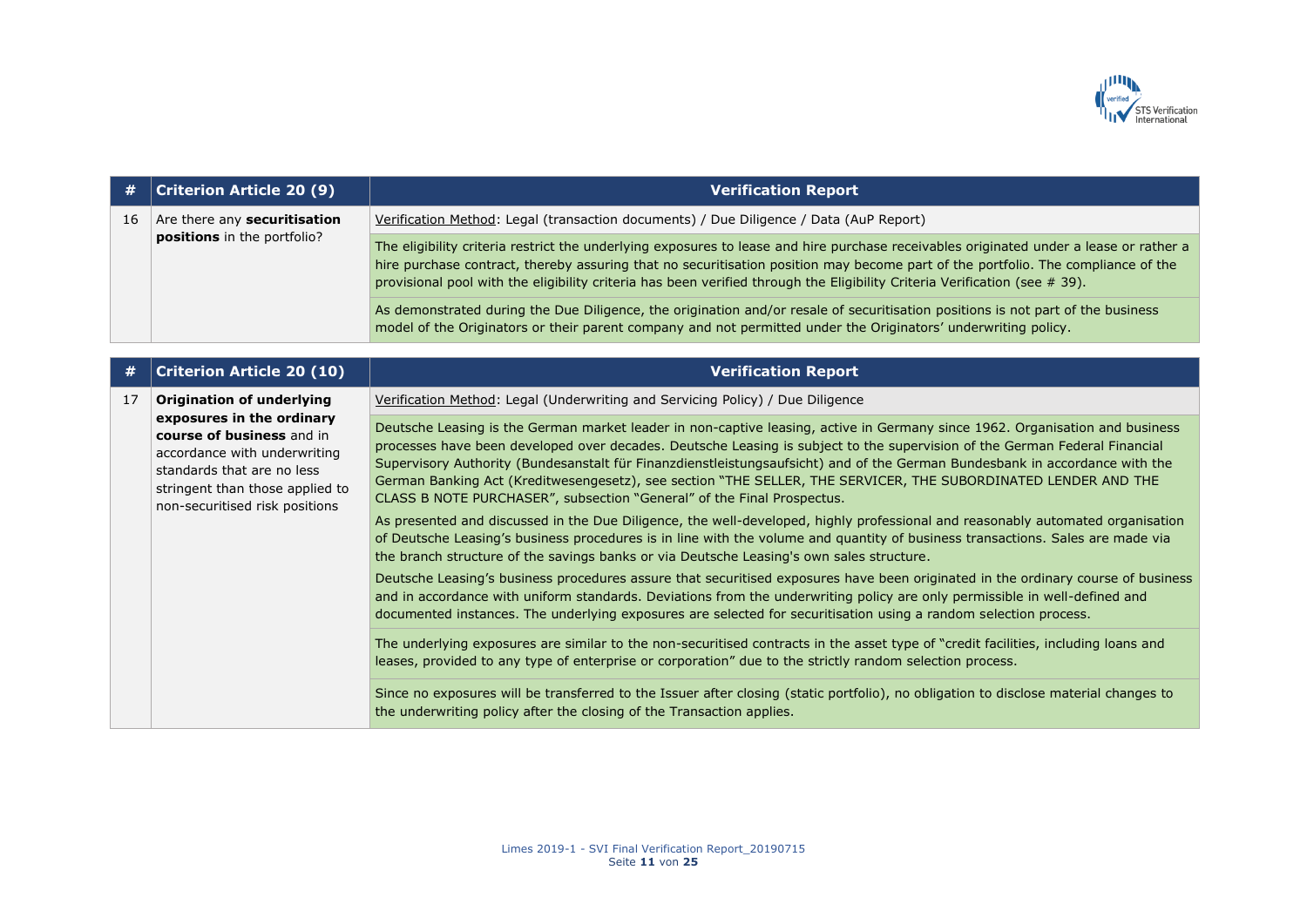

| #  | <b>Criterion Article 20 (10)</b>                                                                  | <b>Verification Report</b>                                                                                                                                                                                                                                                                                                                                                                                                                                                                                                                                                                                                                                                                                                                                                                                                                                                                                                                                                                |
|----|---------------------------------------------------------------------------------------------------|-------------------------------------------------------------------------------------------------------------------------------------------------------------------------------------------------------------------------------------------------------------------------------------------------------------------------------------------------------------------------------------------------------------------------------------------------------------------------------------------------------------------------------------------------------------------------------------------------------------------------------------------------------------------------------------------------------------------------------------------------------------------------------------------------------------------------------------------------------------------------------------------------------------------------------------------------------------------------------------------|
| 18 | <b>Underwriting standards for</b>                                                                 | Verification Method: Due Diligence                                                                                                                                                                                                                                                                                                                                                                                                                                                                                                                                                                                                                                                                                                                                                                                                                                                                                                                                                        |
|    | securitised exposures are no less<br>stringent than those applied to<br>non-securitised exposures | As presented and discussed in the Due Diligence, no distinction is made between securitised and non-securitised exposures in any<br>respect, be it applicable regulatory standards, competence grid and involvement of decision-makers, distribution channels,<br>product types and product characteristics, annual agreements on (sales) objectives, sales management measures and bonus<br>systems, lending standards, approval processes and incentive measures, credit processing, dunning procedures, debt collection,<br>realisation of collateral, customer service, outsourcing of sales, underwriting and servicing activities or areas of risk controlling,<br>accounting and reporting (except for the required reporting of ABS transactions).<br>Employees of the Originators or sales staff of the savings banks involved in the underwriting do not know whether a risk position<br>currently being processed for application will be securitised at a later stage or not. |

| #  | <b>Criterion Article 20 (10)</b>                                | <b>Verification Report</b>                                                                                                                                                                                                                        |
|----|-----------------------------------------------------------------|---------------------------------------------------------------------------------------------------------------------------------------------------------------------------------------------------------------------------------------------------|
| 19 | <b>Assessment of the</b><br>borrower's creditworthiness         | Verification Method: regulatory / legal / due diligence / data                                                                                                                                                                                    |
|    | performed in accordance with                                    | Deutsche Leasing is a financial services institution (Finanzdienstleistungsinstitut) according to §1 (1a) German Banking Act. As                                                                                                                  |
|    | Article 8 of Directive                                          | such, the Originator is supervised by BaFin and by the German Bundesbank as competent supervisory authority (see section "THE<br>SELLER, THE SERVICER, THE SUBORDINATED LENDER AND THE CLASS B NOTE PURCHASER", subsection "General" of the Final |
|    | 2008/48/EC, or paragraphs 1 to                                  | Prospectus). Deutsche Leasing performs the "Assessment of the borrower's creditworthiness" with respect to lease contracts with                                                                                                                   |
|    | 4, point (a) of paragraph 5 and<br>paragraph 6 of Article 18 of | consumers in accordance with article 8 of Directive 2008/48/EC.                                                                                                                                                                                   |
|    | Directive 2014/17/EU or, if                                     |                                                                                                                                                                                                                                                   |
|    | applicable, the analogous                                       |                                                                                                                                                                                                                                                   |
|    | provisions of a third country                                   |                                                                                                                                                                                                                                                   |

| #  | Criterion Article 20 (10)                                         | <b>Verification Report</b>                                                                                                                                                                                                                                                                                                                                                                                                                                                                                                                                                                        |
|----|-------------------------------------------------------------------|---------------------------------------------------------------------------------------------------------------------------------------------------------------------------------------------------------------------------------------------------------------------------------------------------------------------------------------------------------------------------------------------------------------------------------------------------------------------------------------------------------------------------------------------------------------------------------------------------|
| 20 | Originator's experience                                           | Verification Method: Regulatory (suitable proof incl. Imprint Website) / Due Diligence                                                                                                                                                                                                                                                                                                                                                                                                                                                                                                            |
|    | (management and senior staff)<br>in origination of risk positions | As an institution, the Originator does have at least 5 years of experience in origination and underwriting of exposures similar to<br>those securitised, see section "THE SELLER, THE SERVICER, THE SUBORDINATED LENDER AND THE CLASS B NOTE PURCHASER",<br>subsection "Origination Procedures" of the Final Prospectus. Management and senior staff have more than 10 years of experience<br>in the origination of equipment lease receivables, see section "THE SELLER, THE SERVICER, THE SUBORDINATED LENDER AND<br>THE CLASS B NOTE PURCHASER", subsection "General" of the Final Prospectus. |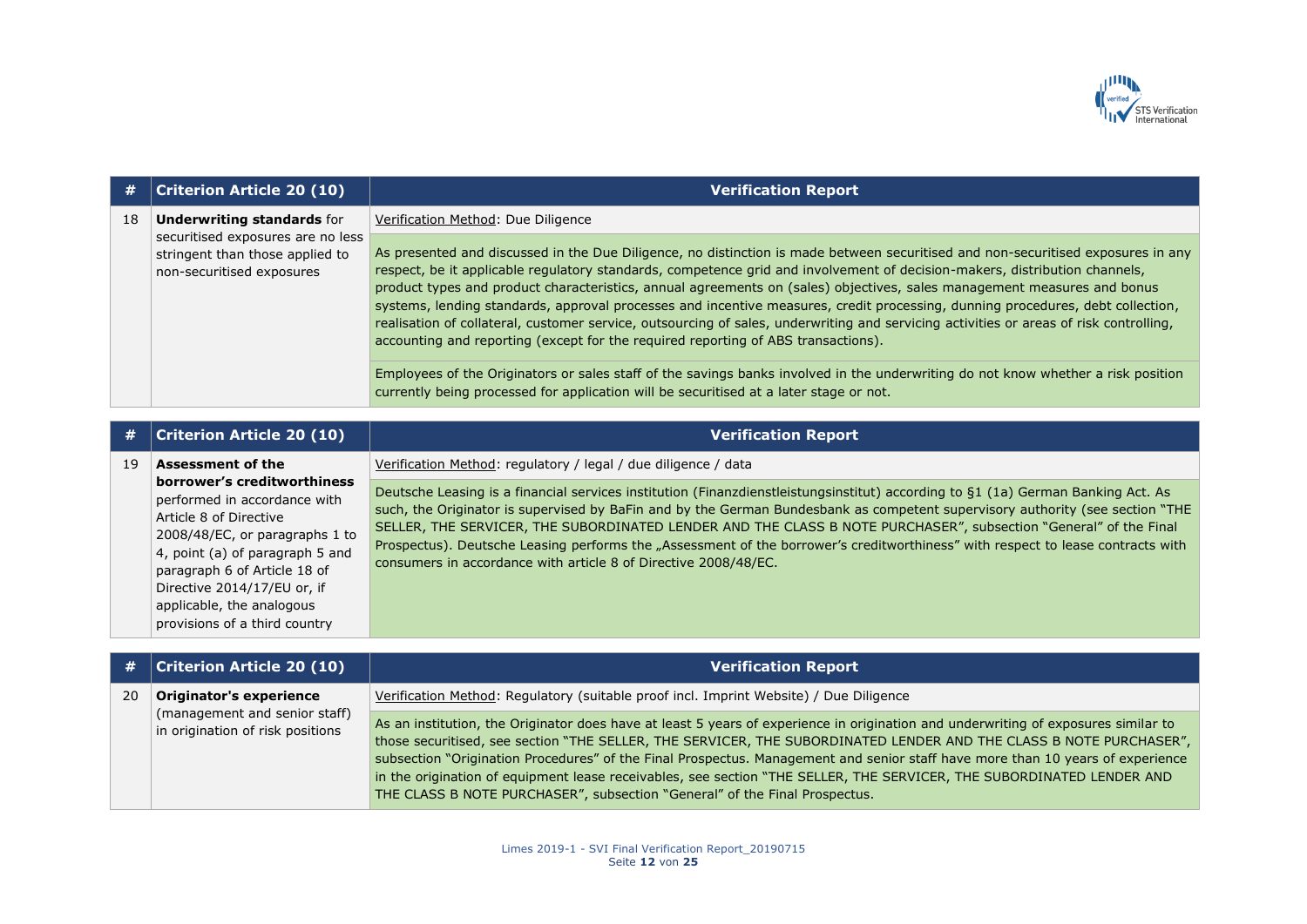

| #  | <b>Criterion Article 20 (11)</b>                                                   | <b>Verification Report</b>                                                                                                                                                                                                                                                                                                                                                                                                                                                                                                                                                                                                                                                                                                                                                                                                                                                                                                                                                                                                 |
|----|------------------------------------------------------------------------------------|----------------------------------------------------------------------------------------------------------------------------------------------------------------------------------------------------------------------------------------------------------------------------------------------------------------------------------------------------------------------------------------------------------------------------------------------------------------------------------------------------------------------------------------------------------------------------------------------------------------------------------------------------------------------------------------------------------------------------------------------------------------------------------------------------------------------------------------------------------------------------------------------------------------------------------------------------------------------------------------------------------------------------|
| 21 | The underlying exposures are<br>transferred without undue<br>delay after selection | Verification Method: Legal (Transaction documents)                                                                                                                                                                                                                                                                                                                                                                                                                                                                                                                                                                                                                                                                                                                                                                                                                                                                                                                                                                         |
|    |                                                                                    | The date of the preliminary and final pool cuts are 6 May 2019 and 24 June 2019, respectively. Transfer of the final pool will occur<br>at closing (17 July 2019), i.e. without undue delay.                                                                                                                                                                                                                                                                                                                                                                                                                                                                                                                                                                                                                                                                                                                                                                                                                               |
| #  | <b>Criterion Article 20 (11)</b>                                                   | <b>Verification Report</b>                                                                                                                                                                                                                                                                                                                                                                                                                                                                                                                                                                                                                                                                                                                                                                                                                                                                                                                                                                                                 |
| 22 | The underlying exposures do not<br>include any defaulted                           | Verification Method: Regulatory (suitable proof incl. Imprint Website) / Legal (Transaction documents) / Due Diligence / Data<br>(AuP Report)                                                                                                                                                                                                                                                                                                                                                                                                                                                                                                                                                                                                                                                                                                                                                                                                                                                                              |
|    | exposures or to<br>debtors/guarantors with<br>impaired creditworthiness            | The Originator is not an institution subject to Regulation (EU) 575/2013. However, it does apply the requirements of Art. 178 (1)<br>by analogy, as presented in the Due Diligence and confirmed by the Originator.                                                                                                                                                                                                                                                                                                                                                                                                                                                                                                                                                                                                                                                                                                                                                                                                        |
|    |                                                                                    | The Originator warrants that the underlying exposures will not include lease receivables relating to exposures in default (see<br>section "MASTER DEFINITIONS SCHEDULE", definition of "Eligibility Criteria", item (m) of the Final Prospectus).                                                                                                                                                                                                                                                                                                                                                                                                                                                                                                                                                                                                                                                                                                                                                                          |
|    |                                                                                    | Furthermore, the underlying exposures will not include lease receivables relating to credit-impaired lessees or guarantors who (1)<br>have been declared insolvent or had a court grant his creditors a final non-appealable right of enforcement or material damages<br>as a result of a missed payment within 3 years prior to the date of origination or has undergone a debt-restructuring process with<br>regard to his non-performing exposures within 3 years prior to the transfer date of the underlying exposures to the Issuer; (2)<br>were, at the time of origination, on a public credit registry of persons with adverse credit history; or (3) have a credit assessment<br>or a credit score indicating that the risk of contractually agreed payments not being made is significantly higher than for<br>comparable receivables held by the Originator which are not securitised (see section "MASTER DEFINITIONS SCHEDULE",<br>definition of "Eligibility Criteria", item (dd) of the Final Prospectus). |
|    |                                                                                    | The Originator represents, with regards to the question which sources of information it has used to identify defaulted exposures<br>and to determine if a borrower or guarantor is credit-impaired, that it has obtained information (1) from the lessee on origination<br>of the exposures, (2) in the course of Deutsche Leasing's servicing of the exposures or Deutsche Leasing's risk management<br>procedures, or (3) from a third party, see section "MASTER DEFINITIONS SCHEDULE", definition of "Eligibility Criteria", item (dd)<br>of the Final Prospectus. This is in line with the 'best knowledge' standard stipulated in the EBA Guidelines.                                                                                                                                                                                                                                                                                                                                                                |
|    |                                                                                    | Debtors and guarantors (i) declared insolvent and/or undergone a debt-restructuring process, or (ii) found on a public or other<br>credit registry of persons with adverse credit history are generally not eligible according to the underwriting policy, as discussed<br>in the Due Diligence.                                                                                                                                                                                                                                                                                                                                                                                                                                                                                                                                                                                                                                                                                                                           |
|    |                                                                                    | The Originator has IT systems in place to ensure that defaulted exposures or exposures to debtors/guarantors with impaired<br>creditworthiness are excluded from the provisional or final pool cut.                                                                                                                                                                                                                                                                                                                                                                                                                                                                                                                                                                                                                                                                                                                                                                                                                        |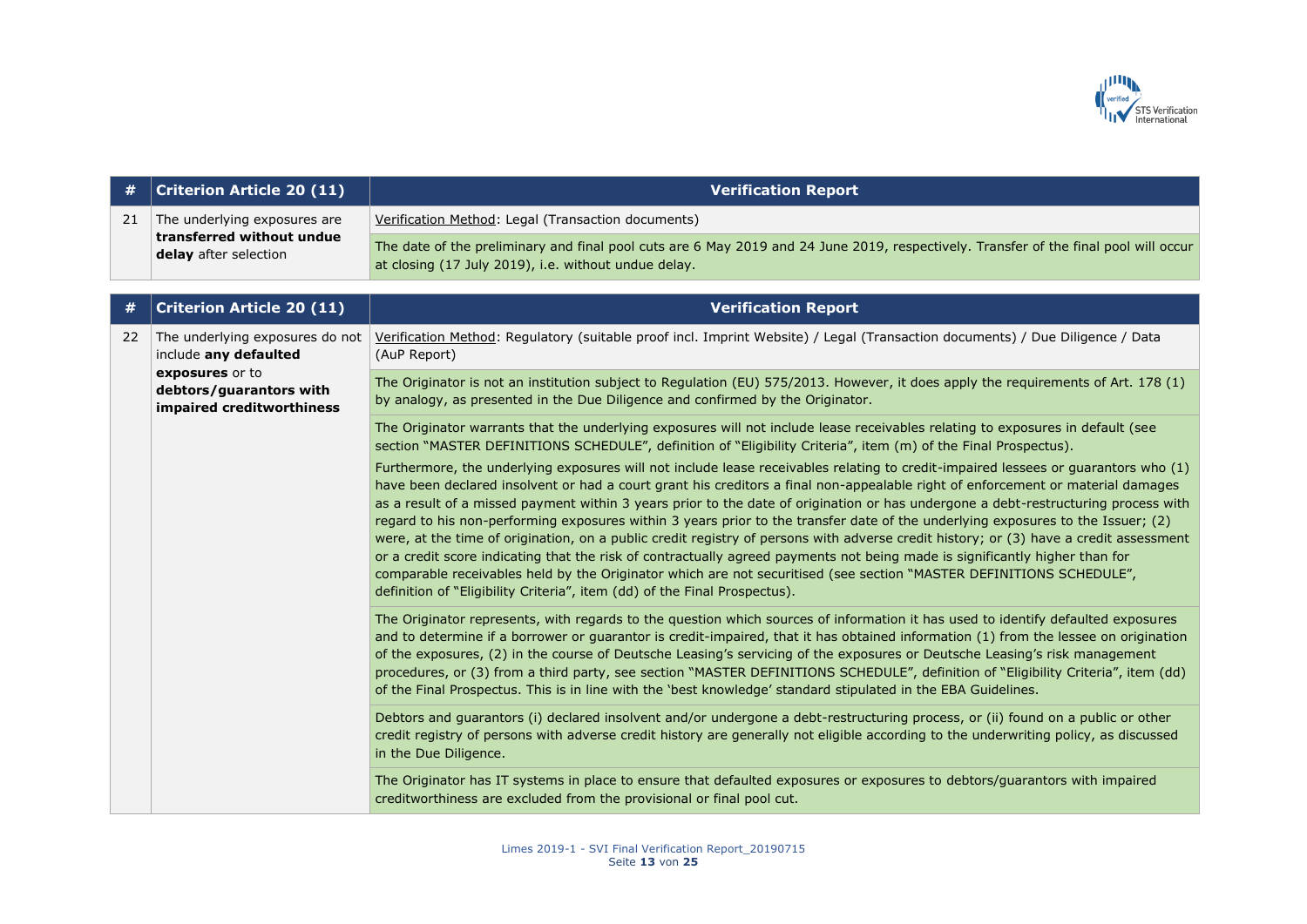

| #  | <b>Criterion Article 20 (11)</b>                                                                                                                         | <b>Verification Report</b>                                                                                                                                                                                                                                                                                                                                                                                                                                                                                                                                                                                                                                    |
|----|----------------------------------------------------------------------------------------------------------------------------------------------------------|---------------------------------------------------------------------------------------------------------------------------------------------------------------------------------------------------------------------------------------------------------------------------------------------------------------------------------------------------------------------------------------------------------------------------------------------------------------------------------------------------------------------------------------------------------------------------------------------------------------------------------------------------------------|
| 23 | The risk positions do not have a                                                                                                                         | Verification Method: Due Diligence                                                                                                                                                                                                                                                                                                                                                                                                                                                                                                                                                                                                                            |
|    | credit assessment or a credit<br>score that allows a significantly<br>higher default risk to be expec-<br>ted than for non-securitised risk<br>positions | The most relevant factors determining the expected performance of the underlying exposures in the securitised portfolio are the<br>profiles of the commercial customers, credit agencies' information and financial information as well as past payment behaviour. All<br>of these factors have an impact on the credit score.                                                                                                                                                                                                                                                                                                                                |
|    |                                                                                                                                                          | These factors are the same for securitised and non-securitised exposures due to the strictly random selection process.                                                                                                                                                                                                                                                                                                                                                                                                                                                                                                                                        |
|    |                                                                                                                                                          | On this basis, it can be reasonably assumed that no worse performance should occur for securitised exposures for the term of the<br>Transaction.                                                                                                                                                                                                                                                                                                                                                                                                                                                                                                              |
|    |                                                                                                                                                          | The requirement that the underlying exposures do not have a "credit assessment or a credit score indicating that the risk of<br>contractually agreed payments not being made is significantly higher than for comparable receivables held by the Originator<br>which are not securitised" is considered to be met as the underlying exposures do not include (i) exposures that are classified as<br>doubtful, impaired, non-performing or similar, or (ii) exposures whose credit quality (based on credit ratings or other credit<br>quality thresholds) significantly differs from the quality of other exposures ordinarily originated by the Originator. |

| #  | <b>Criterion Article 20 (12)</b>                                             | <b>Verification Report</b>                                                                                                                                                                                                                                                                                      |
|----|------------------------------------------------------------------------------|-----------------------------------------------------------------------------------------------------------------------------------------------------------------------------------------------------------------------------------------------------------------------------------------------------------------|
| 24 | At the time of the transfer, the<br>debtor has paid at least 1<br>instalment | Verification Method: Legal (Transaction documents) / Data (AuP Report)                                                                                                                                                                                                                                          |
|    |                                                                              | The Originator warrants that on the initial cut-off date at least 1 instalment has been paid in respect of each lease contract, see<br>section "MASTER DEFINITIONS SCHEDULE", definition of "Eligibility Criteria", item (p) of the Final Prospectus.                                                           |
|    |                                                                              | The asset audit, whereby the audit company performs certain Agreed-upon Procedures with respect to the compliance of the<br>underlying exposures in a randomly selected sample (please also refer to #39, Article 22 (3) of the Securitisation Regulation),<br>covers the above mentioned eligibility criteria. |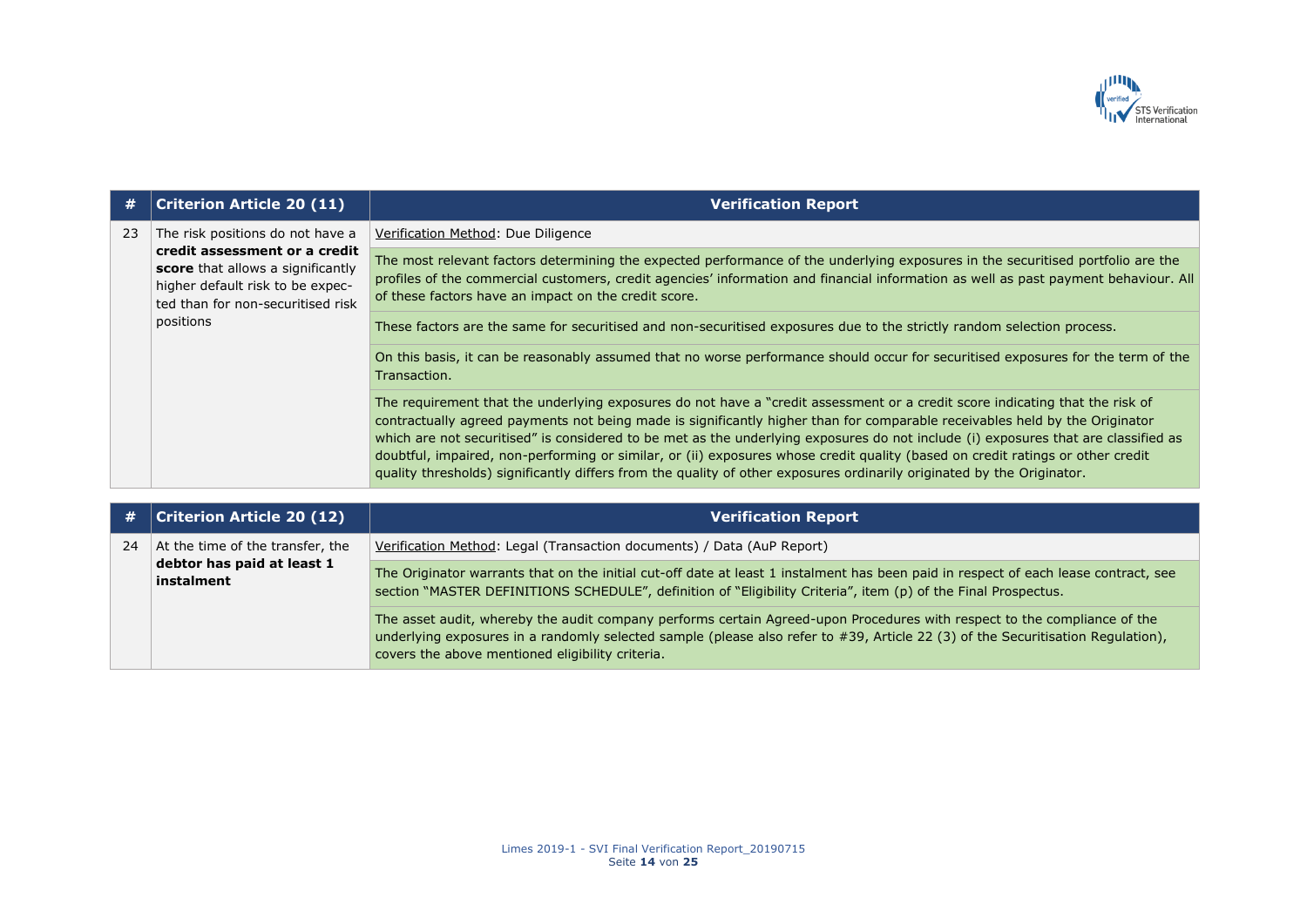

| #  | <b>Criterion Article 20 (13)</b>                                 | <b>Verification Report</b>                                                                                                                                                                                                                                                                                                                                                                                                                                                                                                                                                                                                                  |
|----|------------------------------------------------------------------|---------------------------------------------------------------------------------------------------------------------------------------------------------------------------------------------------------------------------------------------------------------------------------------------------------------------------------------------------------------------------------------------------------------------------------------------------------------------------------------------------------------------------------------------------------------------------------------------------------------------------------------------|
| 25 | The repayment of the securi-                                     | Verification Method: Legal (Transaction document) / Due Diligence / Data                                                                                                                                                                                                                                                                                                                                                                                                                                                                                                                                                                    |
|    | tisation position should not be<br>predominantly dependent on    | The Transaction does not, for the repayment of the securitisation positions, rely in any way on the sale of assets.                                                                                                                                                                                                                                                                                                                                                                                                                                                                                                                         |
|    | the sale of assets collatera-<br>lising the underlying exposures | This is achieved mainly by the fact that the residual value (RV) portion of the lease contracts, which bears the potential risk that<br>the value of the underlying vehicle could fluctuate, does not form part of the underlying exposures (also see above, #15, Art. 20<br>(8) of the Securitisation Regulation).                                                                                                                                                                                                                                                                                                                         |
|    |                                                                  | In addition, the timing of the maturities of the underlying exposures mentioned above are not subject to material concentrations<br>and the value of the underlying exposures mentioned above per individual debtor does not exceed 2% of the aggregated<br>receivables balance.                                                                                                                                                                                                                                                                                                                                                            |
|    |                                                                  |                                                                                                                                                                                                                                                                                                                                                                                                                                                                                                                                                                                                                                             |
| #  | <b>Criterion Article 21 (1)</b>                                  | <b>Verification Report</b>                                                                                                                                                                                                                                                                                                                                                                                                                                                                                                                                                                                                                  |
| 26 | <b>Risk retention</b> (Art. 6.1 of the                           | Verification Method: Legal (Transaction documents) / Due Diligence                                                                                                                                                                                                                                                                                                                                                                                                                                                                                                                                                                          |
|    | Securitisation Regulation),<br>usually by the Originator         | Holder of risk retention: Deutsche Leasing Sparkassen AG & Co. KG as the Seller, as Subordinated Lender and as Originator, see<br>section "THE EU RISK RETENTION AND DISCLOSURE REQUIREMENTS", subsection "EU Risk Retention Requirements" of the Final<br>Prospectus.                                                                                                                                                                                                                                                                                                                                                                      |
|    |                                                                  | Type of risk retention: in accordance with Article 6(3)(d) of Securitisation Regulation, see section "THE EU RISK RETENTION AND<br>DISCLOSURE REQUIREMENTS", subsection "EU Risk Retention Requirements" of the Final Prospectus. The Seller will (i) retain the<br>Class B Note and (ii) retain a first loss tranche constituted by the claim for repayment of the Subordinated Loan so that the sum<br>of the aggregate principal amount of the Class B Notes and the principal amount of the Subordinated Loan is equal to at least 5<br>per cent of the nominal amount of the "securitised exposures" (i.e. the Purchased Receivables). |
|    |                                                                  | The Monthly Reports will also set out monthly confirmation regarding the continued holding of the risk retention by the Originator,<br>as confirmed by the Originator (see section "IMPORTANT INFORMATION", p. 5 of the Final Prospectus).                                                                                                                                                                                                                                                                                                                                                                                                  |
|    |                                                                  | The legal obligation of the seller to hold the risk retention during the lifetime of the transaction is entered into according to<br>section "THE EU RISK RETENTION AND DISCLOSURE REQUIREMENTS", subsection "EU Risk Retention Requirements" of the Final<br>Prospectus.                                                                                                                                                                                                                                                                                                                                                                   |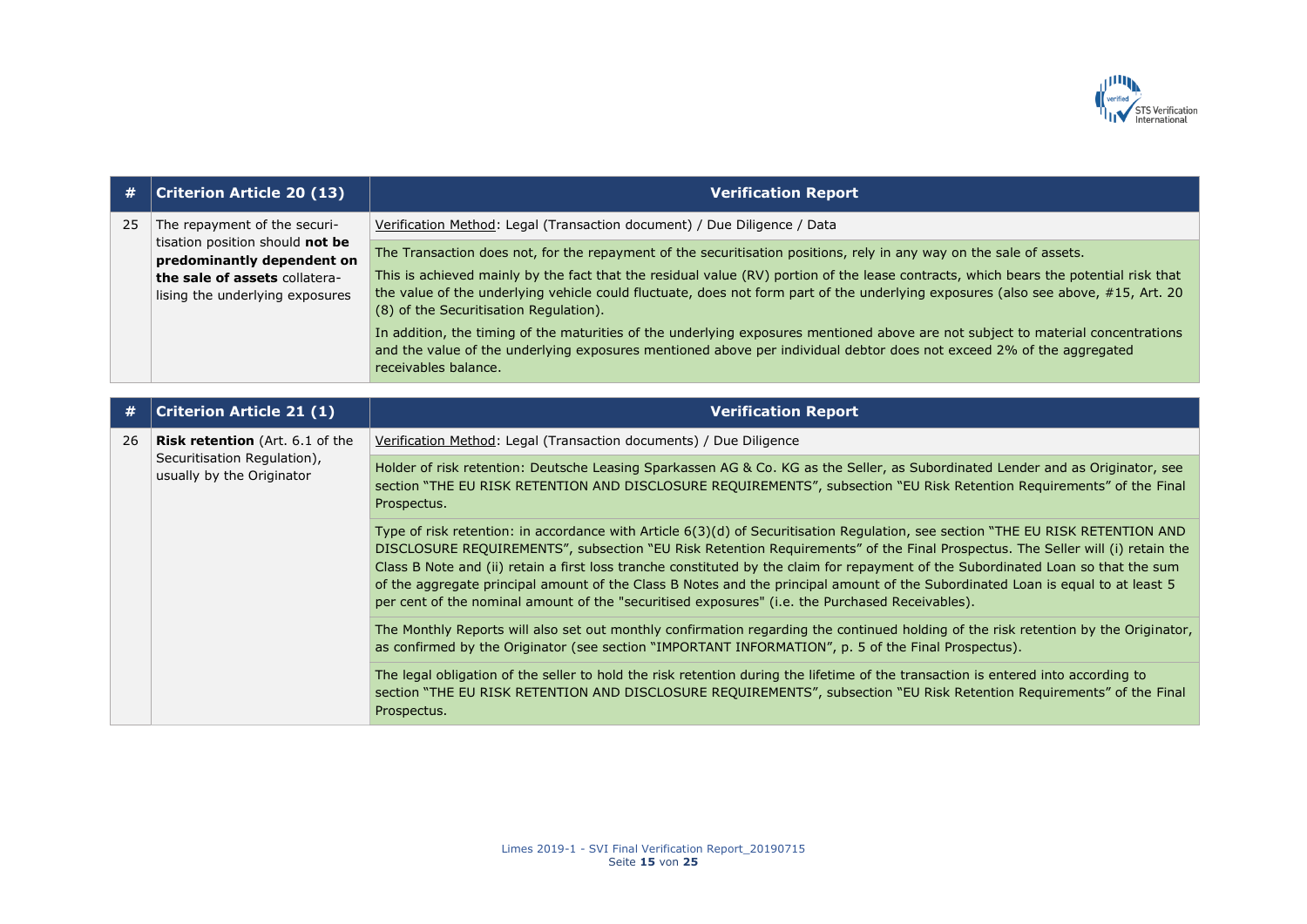

| #  | <b>Criterion Article 21 (2)</b>                                                                | <b>Verification Report</b>                                                                                                                                                                                                                                                                                                                                                                                                                                                                        |
|----|------------------------------------------------------------------------------------------------|---------------------------------------------------------------------------------------------------------------------------------------------------------------------------------------------------------------------------------------------------------------------------------------------------------------------------------------------------------------------------------------------------------------------------------------------------------------------------------------------------|
| 27 | <b>Appropriate hedging of</b>                                                                  | Verification Method: Due Diligence                                                                                                                                                                                                                                                                                                                                                                                                                                                                |
|    | interest rate and currency risks,<br>no derivatives as underlying risk<br>positions $(I / II)$ | Since the lease receivables are fixed rate and the Class A Notes are floating rate, interest rate risks arise from such mismatch.<br>Both assets and liabilities of the Issuer are EUR denominated hence no currency risk occurs.                                                                                                                                                                                                                                                                 |
|    |                                                                                                | The Receivables bear interest at fixed rates while the Class A Notes will bear interest at floating rates based on 1-M-EURIBOR.<br>Interest rate risk for the Class A Notes are hedged appropriately with a fixed-floating interest rate swap where the swap notional<br>is always equal to the outstanding notes' balance. The floating leg of the swap agreement has a floor of -0.50% and the Class A<br>Interest Rate of EURIBOR + 0.50% has a floor of zero, hence there is a perfect hedge. |
|    |                                                                                                | No further risks in addition to interest rate risks are hedged under the interest rate hedge agreement.                                                                                                                                                                                                                                                                                                                                                                                           |
|    |                                                                                                |                                                                                                                                                                                                                                                                                                                                                                                                                                                                                                   |
| #  | <b>Criterion Article 21 (2)</b>                                                                | <b>Verification Report</b>                                                                                                                                                                                                                                                                                                                                                                                                                                                                        |
| 28 | Appropriate hedging of interest                                                                | Verification Method: Legal (Transaction documents)                                                                                                                                                                                                                                                                                                                                                                                                                                                |
|    | rate and currency risks, no<br>derivatives as underlying risk<br>positions $(II / II)$         | The legal instruments used by the Issuer to hedge interest rate risks is the Class A Swap Agreement, see in this regard section<br>"GENERAL DESCRIPTION OF THE TRANSACTION as well as section "TRANSACTION OVERVIEW", subsection "THE NOTES",<br>definition of "Swap Agreement" of the Final Prospectus.                                                                                                                                                                                          |
|    |                                                                                                | The agreement considers any potential asset liability mismatch by referencing to the outstanding notes balance, and the<br>agreement is based on the 2002 ISDA Master Agreement as established market standard, see the definition of "Swap Agreement"<br>in section "TRANSACTION OVERVIEW", subsection "THE NOTES" of the Final Prospectus.                                                                                                                                                      |
|    |                                                                                                | The requirements for eligible swap counterparties are market standard in international finance, see section "Risk Factors relating<br>to the Notes", subsection "Interest Rate Risk/Risk of Swap Counterparty Insolvency" and section "MASTER DEFINITION<br>SCHEDULE", subsection "Eligible Swap Counterparty" in the Final Prospectus.                                                                                                                                                           |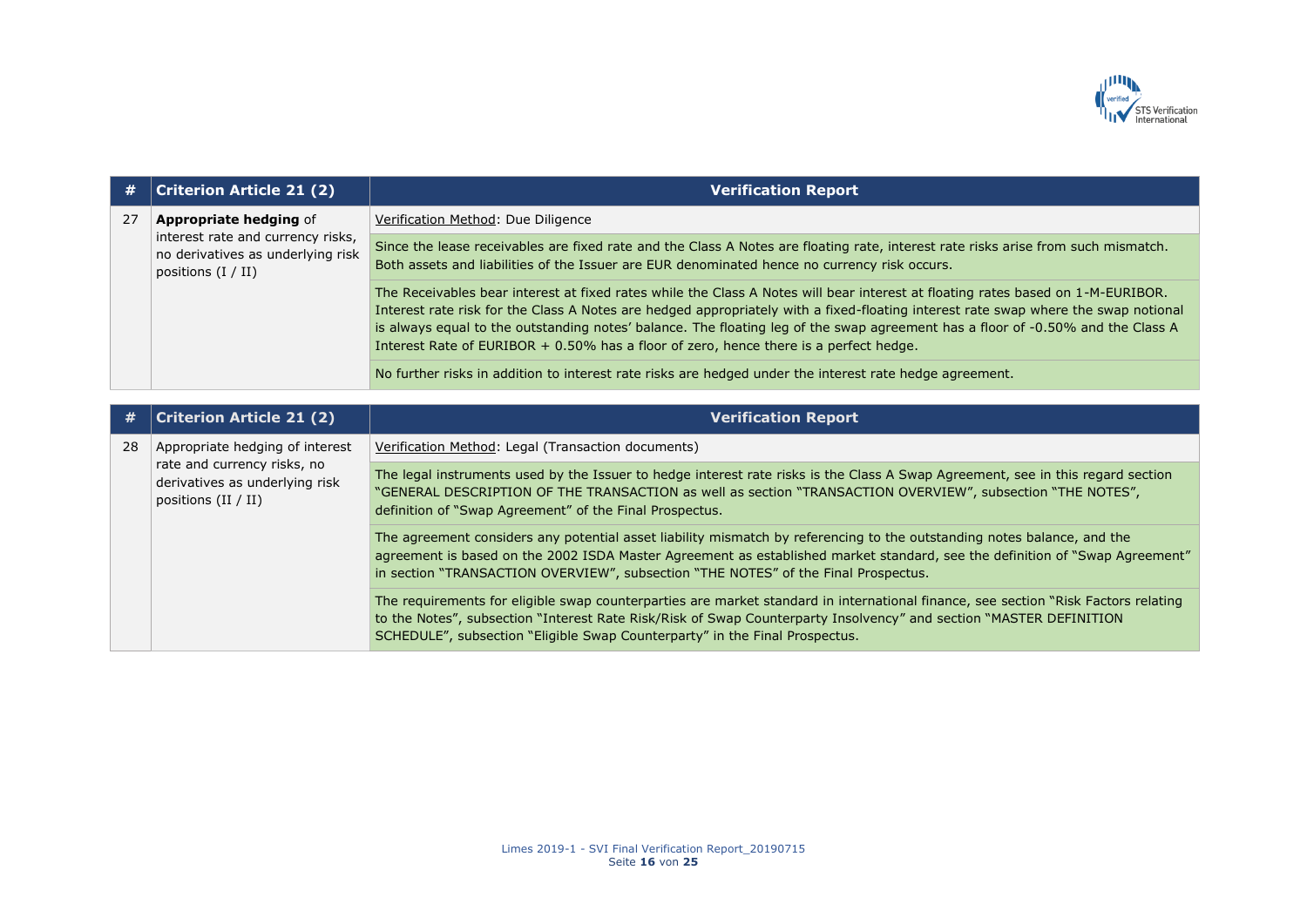

| #  | <b>Criterion Article 21 (3)</b>                         | <b>Verification Report</b>                                                                                                                                                                                                                                                                                                                                                    |  |
|----|---------------------------------------------------------|-------------------------------------------------------------------------------------------------------------------------------------------------------------------------------------------------------------------------------------------------------------------------------------------------------------------------------------------------------------------------------|--|
| 29 | Generally used reference rates<br>for interest payments | Verification Method: Legal (Transaction documents)                                                                                                                                                                                                                                                                                                                            |  |
|    |                                                         | No reference rates apply to the Purchased Receivables which bear fixed interest rates.                                                                                                                                                                                                                                                                                        |  |
|    |                                                         | The Class A Notes will bear interest at floating rates based on 1-M-Euribor, see section "Risk Factors relating to the Notes",<br>subsection "Interest Rate Risk/Risk of Swap Counterparty Insolvency" as well as section "TRANSACTION OVERVIEW", subsection<br>"THE NOTES", definition of "Interest" in the Final Prospectus, constituting a market standard reference rate. |  |
|    |                                                         | No reference rates apply to the Cash Accounts. The interest for the Cash Accounts will currently be based on a fixed rate.                                                                                                                                                                                                                                                    |  |
|    |                                                         | Currency hedges are not provided for in the transaction structure.                                                                                                                                                                                                                                                                                                            |  |
|    |                                                         |                                                                                                                                                                                                                                                                                                                                                                               |  |
| #  | <b>Criterion Article 21 (4)</b>                         | <b>Verification Report</b>                                                                                                                                                                                                                                                                                                                                                    |  |
| 30 | Requirements in the event of                            | Verification Method: Legal (Transaction documents)                                                                                                                                                                                                                                                                                                                            |  |
|    | an enforcement or delivery of<br>an acceleration notice | After the occurrence of an Enforcement Event:                                                                                                                                                                                                                                                                                                                                 |  |
|    |                                                         | • no cash will be retained with the Issuer, see section "TERMS AND CONDITIONS OF THE CLASS A NOTES", subsection "Priority<br>of Payments after the Occurrence of an Enforcement Event" of the Final Prospectus.                                                                                                                                                               |  |
|    |                                                         | the principal receipts from the underlying exposures will be used for the fully sequential amortisation of the securitisation<br>positions as determined by the seniority of the securitisation position, see section "TERMS AND CONDITIONS OF THE CLASS A<br>NOTES", subsection "Priority of Payments after the Occurrence of an Enforcement Event" of the Final Prospectus. |  |
|    |                                                         | all creditors of a class of notes will be served equally.                                                                                                                                                                                                                                                                                                                     |  |
|    |                                                         | interest and principal payments are first made for the Class A Notes and then interest and principal payments are made for<br>the subsequent Notes, hence repayments are not reversed with regard to their seniority.                                                                                                                                                         |  |
|    |                                                         | no automatic liquidation or sale of risk positions or assets is provided for.                                                                                                                                                                                                                                                                                                 |  |
|    |                                                         |                                                                                                                                                                                                                                                                                                                                                                               |  |
| #  | <b>Criterion Article 21 (5)</b>                         | <b>Verification Report</b>                                                                                                                                                                                                                                                                                                                                                    |  |

|    | $#$   Criterion Article 21 (5)                                     | <b>Verification Report</b>                                     |
|----|--------------------------------------------------------------------|----------------------------------------------------------------|
| 31 | Sequential repayment as fall-                                      | Verification Method: Legal (Transaction documents)             |
|    | back in the event of a deterio-<br>ration in portfolio quality for | The Transaction has a strictly sequential priority of payment. |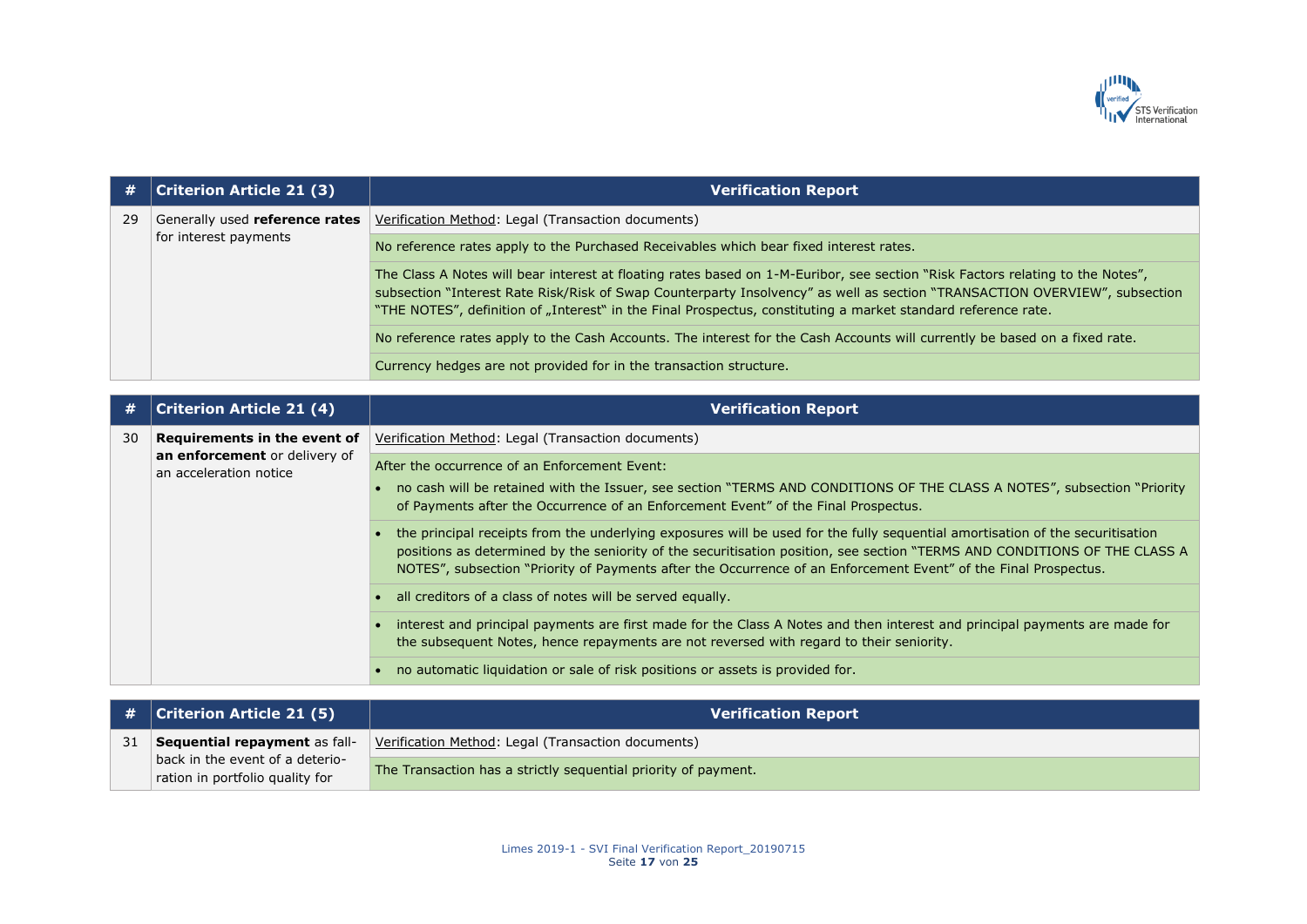

Transactions that feature a nonsequential priority of payments

| #  | <b>Criterion Article 21 (6)</b>                                                                                              | <b>Verification Report</b>                         |
|----|------------------------------------------------------------------------------------------------------------------------------|----------------------------------------------------|
| 32 | Early amortisation provisions or<br>triggers for termination of the<br>revolving phase to include at<br>least the following: | Verification Method: Legal (Transaction documents) |
|    |                                                                                                                              | n.a. (no revolving period)                         |
|    | a) deterioration in the credit<br>quality of the underlying<br>exposures below a predefined<br>threshold                     | n.a. (no revolving period)                         |
|    | b) insolvency-related events in<br>relation to the Originator or<br>the Servicer                                             | n.a. (no revolving period)                         |
|    | c) decline in value of the under-<br>lying exposures below a<br>predefined threshold                                         | n.a. (no revolving period)                         |
|    | d) failure to generate sufficient<br>new underlying exposures<br>for replenishments under<br>revolving Transactions          | n.a. (no revolving period)                         |

|    | #   Criterion Article 21 (7)                                                                                                                  | <b>Verification Report</b>                                                                                                                                                                                                                                                                                                                                                                                                                                                                                                                                       |
|----|-----------------------------------------------------------------------------------------------------------------------------------------------|------------------------------------------------------------------------------------------------------------------------------------------------------------------------------------------------------------------------------------------------------------------------------------------------------------------------------------------------------------------------------------------------------------------------------------------------------------------------------------------------------------------------------------------------------------------|
| 33 | <b>Clear rules</b> in the Transaction                                                                                                         | Verification Method: Legal (Transaction documents)                                                                                                                                                                                                                                                                                                                                                                                                                                                                                                               |
|    | documentation regarding<br>obligations, tasks and respon-<br>sibilities of the Servicer, trustees<br>and other ancillary service<br>providers | The RPSA provides for a clear specification of the contractual obligations, duties and responsibilities of the servicer, especially with<br>regard to the servicing, monitoring, reporting and monthly advances to mitigate for commingling risk, as well as the provisions for<br>a potential replacement in case of a Servicer Termination Event, see section "OUTLINE OF OTHER PRINCIPAL TRANSACTION<br>DOCUMENTS", subsection "Receivables Purchase and Servicing Agreement" of the Final Prospectus or the Receivables Purchase<br>and Servicing Agreement. |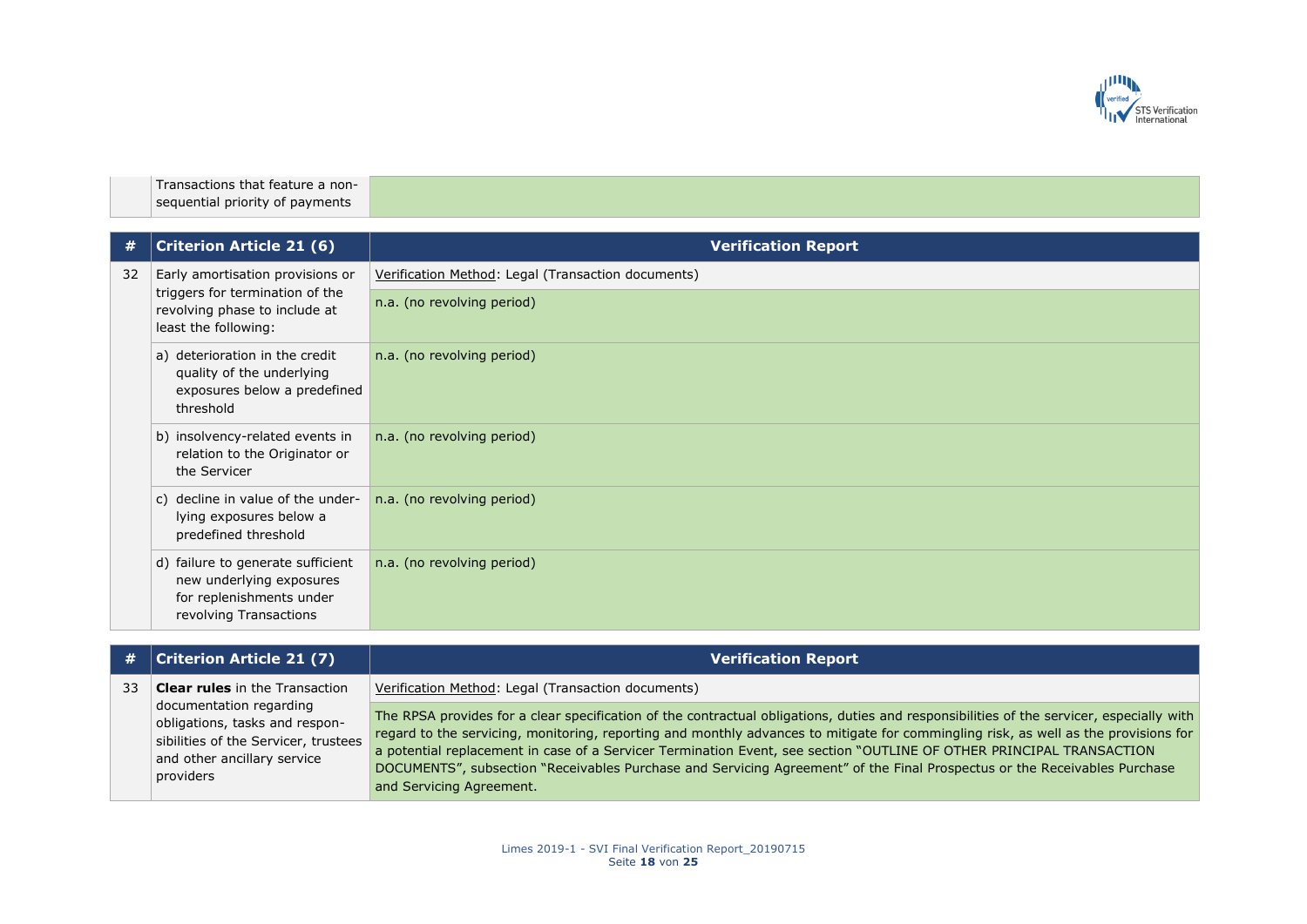

|  | Similar provisions for the obligations, duties and responsibilities of the Management Company which is administering the Issuer<br>(Intertrust), the Trustees (Intertrust as Trustee and Data Custody Agent Services as Data Trustee), the Issuer Account Bank<br>(Elavon Financial Services) and the Issuer Cash Administrator (U.S. Bank Global Corporate Trust) and other ancillary service<br>providers are provided for in the Final Prospectus, see section "TRANSACTION OVERVIEW, subsection "THE PARTIES".                                    |
|--|-------------------------------------------------------------------------------------------------------------------------------------------------------------------------------------------------------------------------------------------------------------------------------------------------------------------------------------------------------------------------------------------------------------------------------------------------------------------------------------------------------------------------------------------------------|
|  | The transaction documentation specifies clearly provisions that ensure the replacement of derivative counterparties, liquidity<br>providers and the Account Bank in the case of their default, insolvency, and other specified events, where applicable. In respect of<br>the Account Bank provisions exist for its replacement if the Account Bank ceases to have the Account Bank Required Rating as set<br>out in in section "CREDIT STRUCTURE AND FLOW OF FUNDS", subsection "Bank Accounts used for the Transaction" of the Final<br>Prospectus. |
|  | Also, detailed provisions exist for the obligations, duties and responsibilities of the Swap counterparty (see sections "Risk Factors")<br>relating to the Notes", subsection "Interest Rate Risk/Risk of Swap Counterparty Insolvency" and section "MASTER DEFINITION<br>SCHEDULE", subsection "Eligible Swap Counterparty" in the Final Prospectus).                                                                                                                                                                                                |

| #  | <b>Criterion Article 21 (8)</b>                                                                                                                    | <b>Verification Report</b>                                                                                                                                                                                                                                                                                 |
|----|----------------------------------------------------------------------------------------------------------------------------------------------------|------------------------------------------------------------------------------------------------------------------------------------------------------------------------------------------------------------------------------------------------------------------------------------------------------------|
| 34 | <b>Experience of the Servicer</b><br>(management and senior staff)<br>in the servicing of exposures of<br>a similar nature to those<br>securitised | Verification Method: Regulatory (suitable proof) / Legal (Transaction documents) / Due Diligence                                                                                                                                                                                                           |
|    |                                                                                                                                                    | Deutsche Leasing is a financial services institution (Finanzdienstleistungsinstitut) according to §1 (1a) German Banking Act with<br>BaFin as regulatory authority.                                                                                                                                        |
|    |                                                                                                                                                    | The Final Prospectus contains information on the experience of Deutsche Leasing as a seller and servicer, see section "THE<br>SELLER, THE SERVICER, THE SUBORDINATED LENDER AND THE CLASS B NOTE PURCHASER", subsection "General" of the Final<br>Prospectus.                                              |
|    |                                                                                                                                                    | The experience and expertise of the management and the senior staff has been confirmed during the Due Diligence.                                                                                                                                                                                           |
|    |                                                                                                                                                    | As a result, Deutsche Leasing as servicer is deemed to have the relevant expertise as an entity being active as servicer of lease<br>receivables for over 55 years and as servicer of lease receivables securitisations for over 10 years, and no contrary findings were<br>observed in the due diligence. |

|    | $\#$ $ $ Criterion Article 21 (8)                                                                        | <b>Verification Report</b>                                                                                                                                                                                                                               |
|----|----------------------------------------------------------------------------------------------------------|----------------------------------------------------------------------------------------------------------------------------------------------------------------------------------------------------------------------------------------------------------|
| 35 | Appropriate and well documen-<br>ted risk management and<br>service policies, procedures and<br>controls | Verification Method: Regulatory (suitable proof) / Due Diligence                                                                                                                                                                                         |
|    |                                                                                                          | As a result of the regulatory status (see # 34 above), Deutsche Leasing has well established procedures with regard to risk<br>management, servicing and internal control systems in place, and no contrary findings were observed in the due diligence. |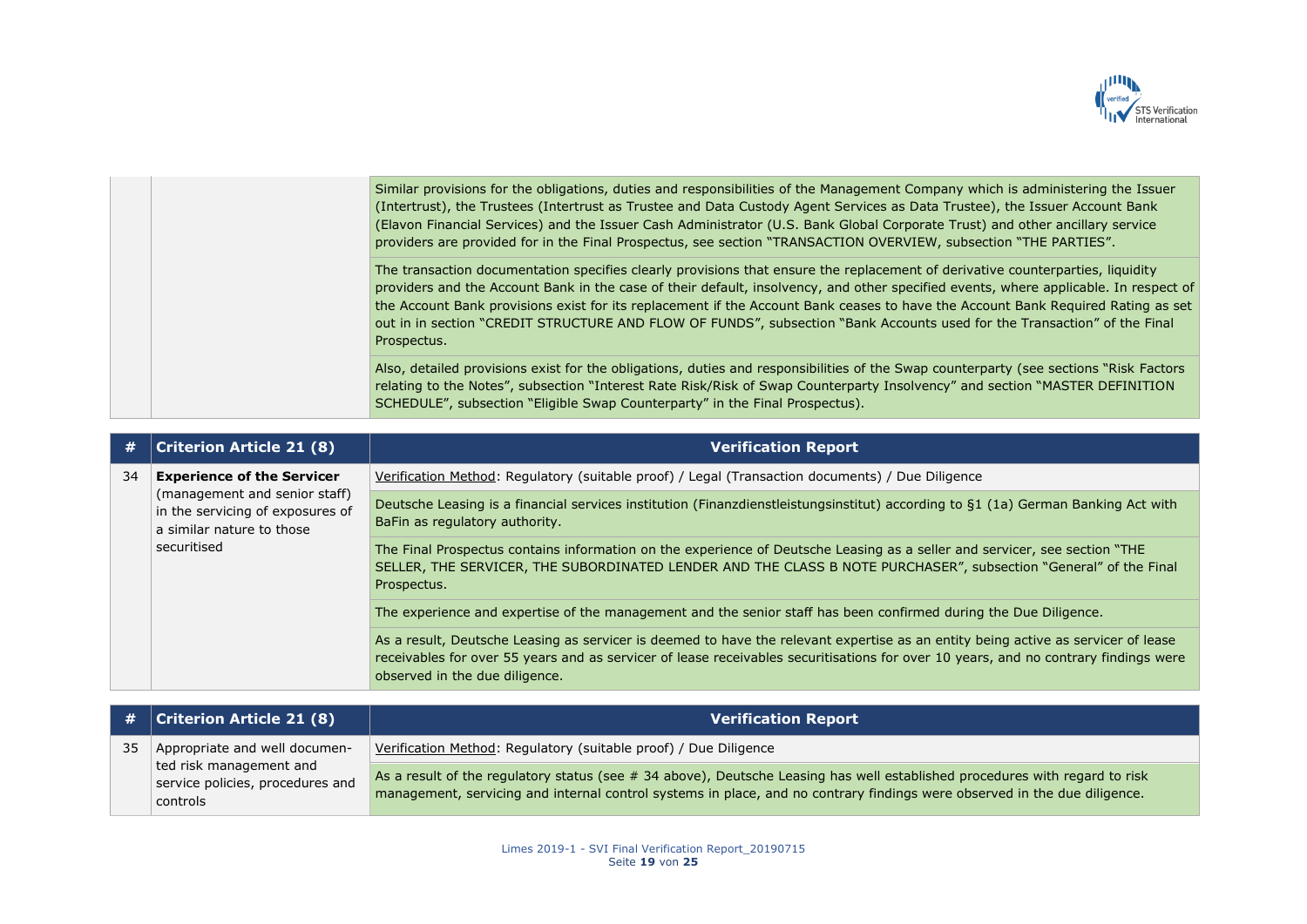

| #  | <b>Criterion Article 21 (9)</b>                                                                                                        | <b>Verification Report</b>                                                                                                                                                                                                                                                                                                                                                                                                                                                                                                                                                                                                                                                                                                                                                                                                                                                                                                                                                                                                                                                                                                                                                                                                                                                                                                                                                                                                          |
|----|----------------------------------------------------------------------------------------------------------------------------------------|-------------------------------------------------------------------------------------------------------------------------------------------------------------------------------------------------------------------------------------------------------------------------------------------------------------------------------------------------------------------------------------------------------------------------------------------------------------------------------------------------------------------------------------------------------------------------------------------------------------------------------------------------------------------------------------------------------------------------------------------------------------------------------------------------------------------------------------------------------------------------------------------------------------------------------------------------------------------------------------------------------------------------------------------------------------------------------------------------------------------------------------------------------------------------------------------------------------------------------------------------------------------------------------------------------------------------------------------------------------------------------------------------------------------------------------|
| 36 | Clear and coherent definitions,<br>regulations and possible<br>measures with regard to the<br>servicing of non-performing<br>exposures | Verification Method: Legal (Transaction documents) / Due Diligence                                                                                                                                                                                                                                                                                                                                                                                                                                                                                                                                                                                                                                                                                                                                                                                                                                                                                                                                                                                                                                                                                                                                                                                                                                                                                                                                                                  |
|    |                                                                                                                                        | Deutsche Leasing in its capacity as Servicer will service, collect and administer the Purchased Receivables and the Lease Collateral<br>on behalf of the Issuer pursuant to the Receivables Purchase and Servicing Agreement using the same degree of care and<br>diligence as it would use if the Purchased Receivables and the Loan Collateral were its own property. Defaulted Receivables will be<br>administered by the Seller which (in accordance with its Credit and Collection Policy) includes transfer for collection to the debt<br>collection agency Bad Homburger Inkasso GmbH (BHI). The Credit and Collection Policy of Deutsche Leasing (see section "THE<br>SELLER, THE SERVICER, THE SUBORDINATED LENDER AND THE CLASS B NOTE PURCHASER", subsection "Credit and Collection<br>Policy" of the Final Prospectus) contains a description of procedures related to:<br>• Soft Collection (arrears management and reminder procedures prior to submission to the debt collection agency);<br>Hard Collection (potential contract termination following submission to the debt collection agency); and<br>Remarketing Activities (preparation of the leasing object for remarketing, remarketing strategy and actual remarketing and<br>sale activity).<br>See also the Investor Presentation, section "Servicing Process", subsections "Overview Dunning Process" and "Reasons for<br>submission to Intensive Care". |
|    |                                                                                                                                        | The loss definition used in the Transaction refers to the term "Defaulted Receivables" which means a Receivable:                                                                                                                                                                                                                                                                                                                                                                                                                                                                                                                                                                                                                                                                                                                                                                                                                                                                                                                                                                                                                                                                                                                                                                                                                                                                                                                    |
|    |                                                                                                                                        | in relation to which an Insolvency occurs with respect to the relating Lessee to the best of the Servicer's knowledge;<br>(a)                                                                                                                                                                                                                                                                                                                                                                                                                                                                                                                                                                                                                                                                                                                                                                                                                                                                                                                                                                                                                                                                                                                                                                                                                                                                                                       |
|    |                                                                                                                                        | which relates to a Lease Agreement which the Servicer has accelerated (Fällig stellen) in accordance with the Credit and<br>(b)<br>Collection Policy; or                                                                                                                                                                                                                                                                                                                                                                                                                                                                                                                                                                                                                                                                                                                                                                                                                                                                                                                                                                                                                                                                                                                                                                                                                                                                            |
|    |                                                                                                                                        | which has been written off by the Seller.<br>(c)                                                                                                                                                                                                                                                                                                                                                                                                                                                                                                                                                                                                                                                                                                                                                                                                                                                                                                                                                                                                                                                                                                                                                                                                                                                                                                                                                                                    |
|    |                                                                                                                                        | According to the Credit and Credit and Collection Policy, the servicing and the collection of the Receivables will be handed over to<br>BHI if either of the events listed in $(a)$ , $(b)$ or $(c)$ as per above occurs.                                                                                                                                                                                                                                                                                                                                                                                                                                                                                                                                                                                                                                                                                                                                                                                                                                                                                                                                                                                                                                                                                                                                                                                                           |
|    |                                                                                                                                        | This definition is consistently used in the Final Prospectus.                                                                                                                                                                                                                                                                                                                                                                                                                                                                                                                                                                                                                                                                                                                                                                                                                                                                                                                                                                                                                                                                                                                                                                                                                                                                                                                                                                       |
|    |                                                                                                                                        | The procedures presented and discussed in the Due Diligence correspond to the description in the Final Prospectus and no<br>contrary findings could be observed.                                                                                                                                                                                                                                                                                                                                                                                                                                                                                                                                                                                                                                                                                                                                                                                                                                                                                                                                                                                                                                                                                                                                                                                                                                                                    |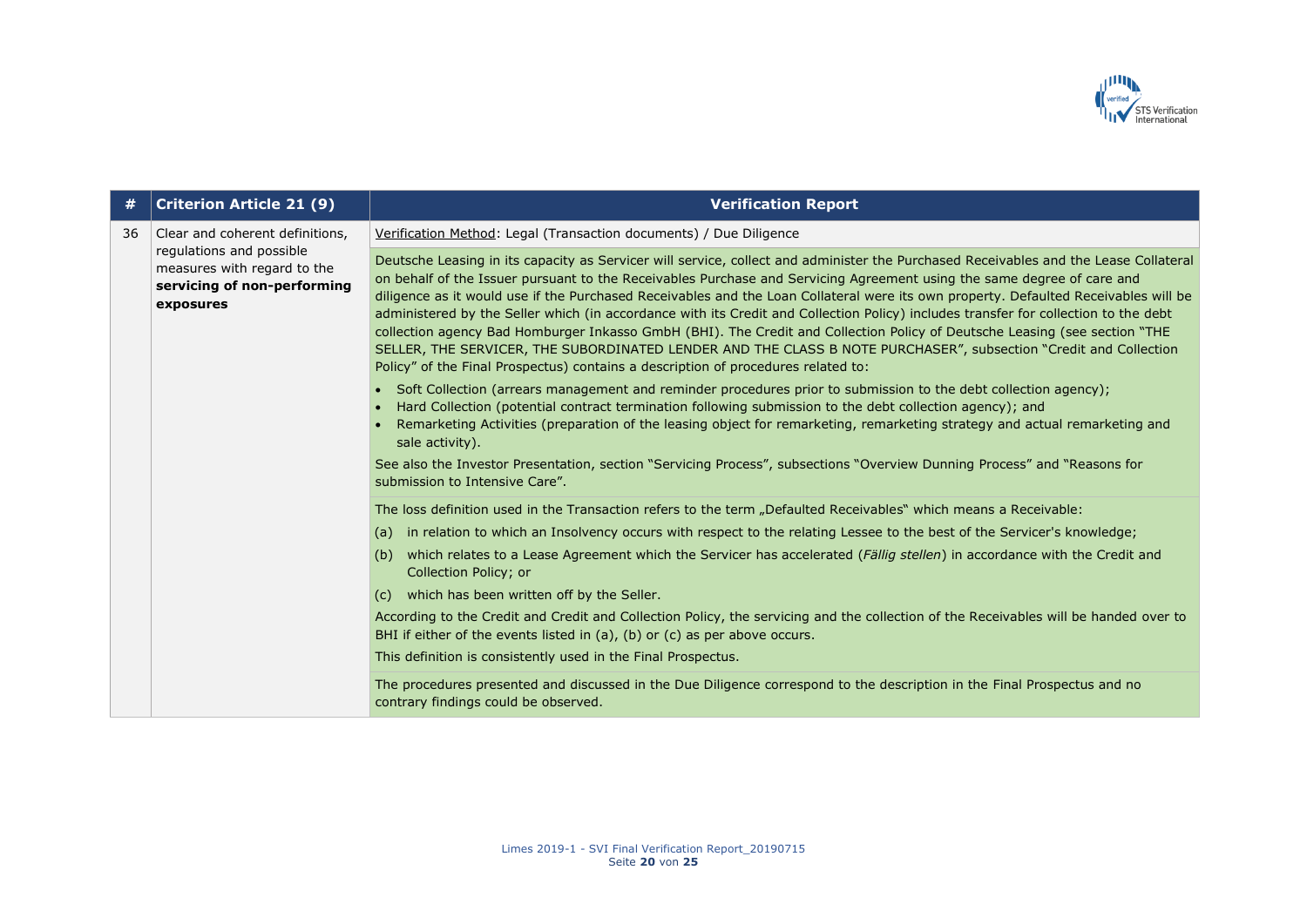

|    | <b>Criterion Article 21 (10)</b>                                                         | <b>Verification Report</b>                                                                                                                                                                                                                                                                                                                                                                                                                                                                                                                                                                                                                               |
|----|------------------------------------------------------------------------------------------|----------------------------------------------------------------------------------------------------------------------------------------------------------------------------------------------------------------------------------------------------------------------------------------------------------------------------------------------------------------------------------------------------------------------------------------------------------------------------------------------------------------------------------------------------------------------------------------------------------------------------------------------------------|
| 37 | Clear rules in the event of<br>conflicts between the different<br>classes of noteholders | Verification Method: Regulatory / Legal (Transaction documents)                                                                                                                                                                                                                                                                                                                                                                                                                                                                                                                                                                                          |
|    |                                                                                          | The Class A Notes will be issued on the basis of the German Act on Issues of Debt Securities (Gesetz über Schuldverschreibungen<br>aus Gesamtemissionen - SchVG). The Class A Terms and Conditions do, however, not provide for majority decisions by the<br>Noteholders under Section 5 of the SchVG, see in this regard section "RISK FACTORS", subsection "Risk Factors relating to the<br>Notes", item "Application of the German Act on Issues of Debt Securities (Gesetz über Schuldverschreibungen aus<br>Gesamtemissionen - SchVG)" of the Final Prospectus. This means that changes to the terms and conditions have to be made<br>unanimously. |
|    | <b>Criterion Article 22 (1)</b>                                                          | <b>Verification Report</b>                                                                                                                                                                                                                                                                                                                                                                                                                                                                                                                                                                                                                               |
| 38 | Provision of historical perfor-                                                          | Verification Method: Legal (Transaction document) / Due Diligence                                                                                                                                                                                                                                                                                                                                                                                                                                                                                                                                                                                        |
|    | mance data before pricing                                                                | The historical performance data provided by the Originator include the following areas:                                                                                                                                                                                                                                                                                                                                                                                                                                                                                                                                                                  |
|    |                                                                                          | a) Gross Defaults (i.e. losses before recoveries) in static format (covering the period from Q1 2012 until Q4 2018), separate for<br>the total portfolio as well as for the subportfolios "Vehicles", "Construction Machinery" and "Other Equipment". Contracts are<br>terminated according to Deutsche Leasing's credit and collection policy.                                                                                                                                                                                                                                                                                                          |
|    |                                                                                          | b) Recoveries in static format (covering the period from Q1 2012 until Q4 2018), separate for the total portfolio as well as for<br>the subportfolios "Vehicles", "Construction Machinery" and "Other Equipment". Recoveries are shown as net recoveries. Costs<br>of recovery have been taken into account and are reducing the recovered amount. Collections on contracts which become<br>performing after the default occurred are shown as recoveries. Deutsche Leasing will apply the same credit and collection<br>policy to securitised compared to non-securitised contracts.                                                                    |
|    |                                                                                          | c) Arrears in dynamic format (covering the period from January 2014 until December 2018). All instalments are due on monthly<br>basis.                                                                                                                                                                                                                                                                                                                                                                                                                                                                                                                   |
|    |                                                                                          | The data history, which is provided prior to pricing, covers a period of at least 5 years required under Article 22 (1) of the<br>Securitisation Regulation, see section "DESCRIPTION OF THE PORTFOLIO", subsection "Historical Data" in the Final Prospectus.                                                                                                                                                                                                                                                                                                                                                                                           |
|    |                                                                                          | Given that the most relevant factors determining the expected performance of the underlying exposures in the securitised<br>portfolio, namely the factors described in #23, are the same to the overall portfolio for which the above mentioned historical<br>performance data have been procured, comparability between the securitised portfolio and the Originator's overall portfolio<br>("substantially similar exposures") is ensured.                                                                                                                                                                                                             |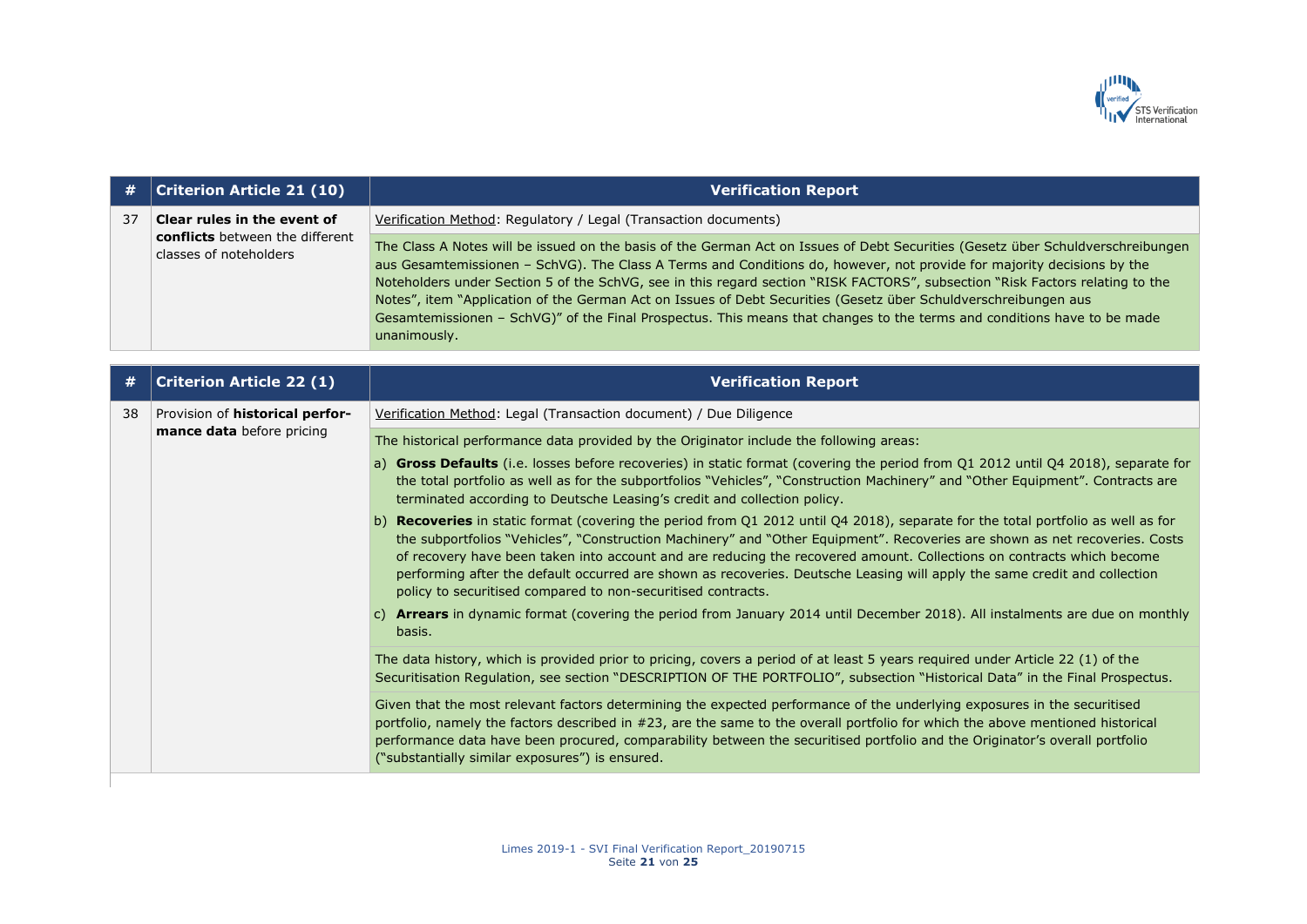

| #  | <b>Criterion Article 22 (2)</b>                                                            | <b>Verification Report</b>                                                                                                                                                                                                                                                                                                                                                                                                                                                                                                                                                                                                                                                                                                                                                                                                                                                                                                                                                                                                                             |
|----|--------------------------------------------------------------------------------------------|--------------------------------------------------------------------------------------------------------------------------------------------------------------------------------------------------------------------------------------------------------------------------------------------------------------------------------------------------------------------------------------------------------------------------------------------------------------------------------------------------------------------------------------------------------------------------------------------------------------------------------------------------------------------------------------------------------------------------------------------------------------------------------------------------------------------------------------------------------------------------------------------------------------------------------------------------------------------------------------------------------------------------------------------------------|
| 39 | Performance of an asset audit                                                              | Verification Method: Legal (AuP Report)                                                                                                                                                                                                                                                                                                                                                                                                                                                                                                                                                                                                                                                                                                                                                                                                                                                                                                                                                                                                                |
|    | on the basis of a sample and<br>defined audit steps (Agreed<br>upon Procedures, AuP) by an | The Originator has mandated a qualified and experienced audit firm to perform the asset audit. The asset audit and the AuP<br>include both of the following:                                                                                                                                                                                                                                                                                                                                                                                                                                                                                                                                                                                                                                                                                                                                                                                                                                                                                           |
|    | external independent party                                                                 | a) a verification of the compliance of the underlying exposures in the portfolio with the key eligibility criteria (the "Eligibility<br>Criteria Verification"); and                                                                                                                                                                                                                                                                                                                                                                                                                                                                                                                                                                                                                                                                                                                                                                                                                                                                                   |
|    |                                                                                            | b) verification that the data disclosed to investors in the Final Prospectus in respect of the underlying exposures is accurate (the<br>"Prospectus Data Verification").                                                                                                                                                                                                                                                                                                                                                                                                                                                                                                                                                                                                                                                                                                                                                                                                                                                                               |
|    |                                                                                            | The sample drawn is representative of the securitised portfolio, based on the provisional pool cut dated 6 <sup>th</sup> of March 2019. This is<br>ensured by a sufficiently large sample and random selection, applying a 99% confidence level. The final AUP report prepared by<br>the audit firm has been made available to SVI on the 28 <sup>th</sup> of May 2019. The final report confirms that no significant adverse<br>findings have been found.                                                                                                                                                                                                                                                                                                                                                                                                                                                                                                                                                                                             |
|    |                                                                                            | The final pool as of 24 <sup>th</sup> of June 2019 is highly comparable with the provisional pool as of 6 <sup>th</sup> of March 2019 in terms of granularity<br>and composition of the pool in terms of all applicable characteristics as described in the section "DESCRIPTION OF THE<br>PORTFOLIO", subsection "Portfolio Characteristics" of the Final Prospectus.                                                                                                                                                                                                                                                                                                                                                                                                                                                                                                                                                                                                                                                                                 |
|    |                                                                                            | The Prospectus Data Verification has been performed by the audit firm based on the provisional pool cut dated 6 May 2019. This<br>verification is based on all underlying exposures (loan level data) and the scope comprises (i) the information in the stratification<br>tables (see section "DESCRIPTION OF THE PORTFOLIO" of the Preliminary Prospectus), (ii) the calculation on weighted average<br>lives of the Class A notes offered to investors (see section "AMORTISATION AND WEIGHTED AVERAGE LIFE OF THE CLASS A<br>NOTES" of the Preliminary Prospectus) and (iii) the verification of the compliance of the underlying exposures in the portfolio with<br>certain selected eligibility criteria. The final AUP report prepared by the audit firm has been made available to SVI on the 4 <sup>th</sup> of<br>July 2019. The final report confirms that no significant adverse findings have been found. Please also refer to section<br>"DESCRIPTION OF THE PORTFOLIO" of the Final Prospectus for a confirmation of such verification. |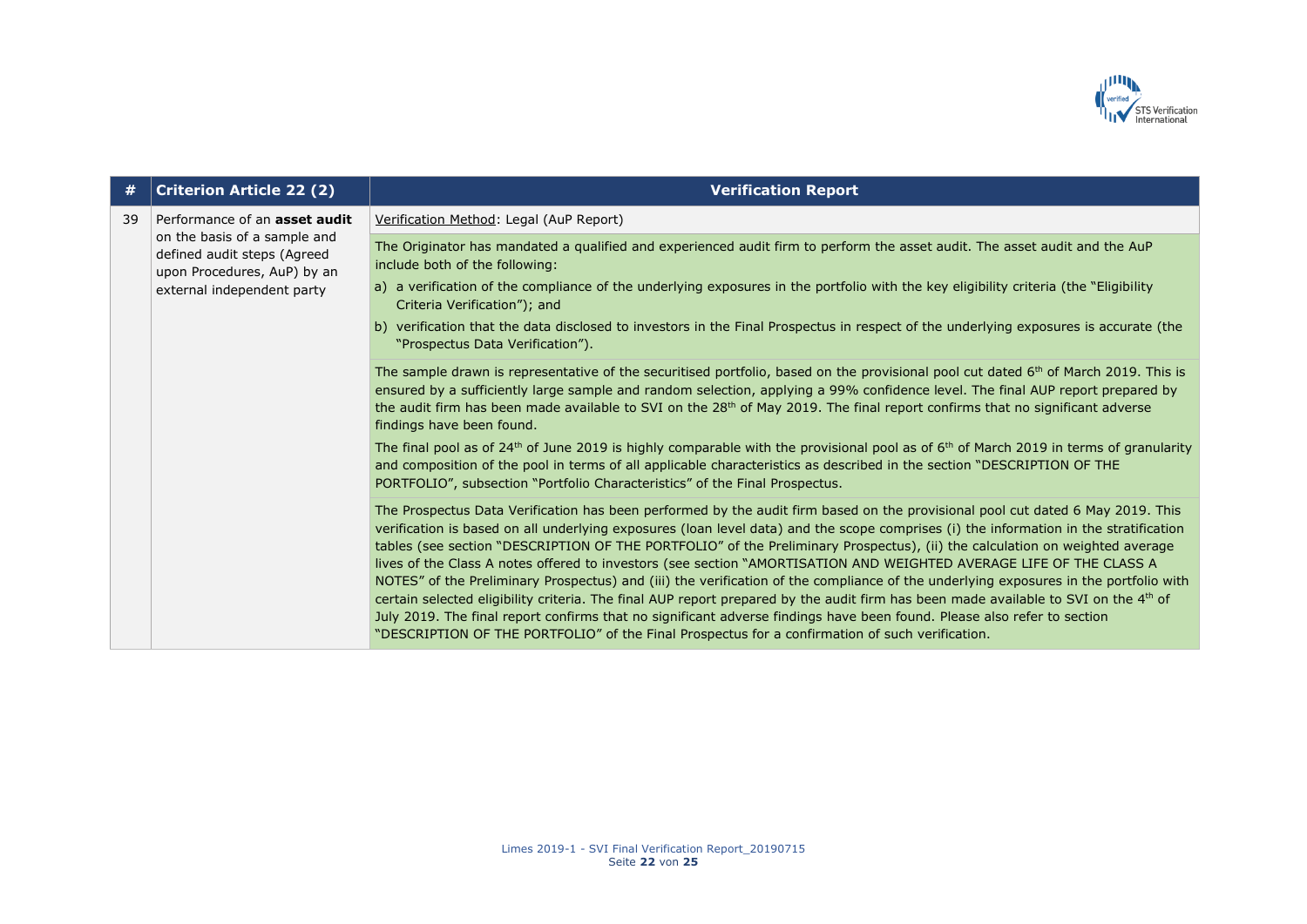

| #  | <b>Criterion Article 22 (3)</b>                                                                                                                                                                                                                                                      | <b>Verification Report</b>                                                                                                                                                                                                                                                                                                                                                                                                                                                                                                                                                                                                                                                                                                                                                                                                                                                                                                                                                                                                 |
|----|--------------------------------------------------------------------------------------------------------------------------------------------------------------------------------------------------------------------------------------------------------------------------------------|----------------------------------------------------------------------------------------------------------------------------------------------------------------------------------------------------------------------------------------------------------------------------------------------------------------------------------------------------------------------------------------------------------------------------------------------------------------------------------------------------------------------------------------------------------------------------------------------------------------------------------------------------------------------------------------------------------------------------------------------------------------------------------------------------------------------------------------------------------------------------------------------------------------------------------------------------------------------------------------------------------------------------|
| 40 | Provision of a precise liability<br>cash flow model to the<br>investors prior to pricing by the<br>Originator;<br>"precise" refers to the possibility<br>for the investor to calculate the<br>amortisation rate and, based on<br>this, the pricing of the<br>securitisation position | Verification Method: Legal (Transaction documents) / Due Diligence (Cash flow model)<br>The CF-Model has been prepared by Intex on behalf of the Originator. It is provided as web-based tool and can be accessed via<br>http://www.intex.com (subscription model). On the basis of pre-defined default and prepayment scenarios, output files calculated<br>in the model have been made available to SVI prior to announcement in order to perform the steps necessary to verify the<br>compliance under Article 22 (3) of the Securitisation Regulation. The CF-Model accurately reflects the contractual relationships<br>and cash flows from and to the securitised portfolio, cash accounts, swap counterparties, Class A and Class B Noteholders, the<br>Subordinated Lender, the Seller and Servicer as well as other parties involved. SVI has performed further checks of the<br>functionality of the cash flow model. These can be considered as a check of plausibility, however no assurance can be given that |
|    |                                                                                                                                                                                                                                                                                      | the CF-Model does calculate correctly in each and every scenario.<br>The CF-Model is available since $24^{th}$ of June 2019 and hence has been provided before pricing which has occurred on $4^{th}$ of July<br>2019.<br>The Originator undertakes to provide potential investors with the CF-Model upon request.                                                                                                                                                                                                                                                                                                                                                                                                                                                                                                                                                                                                                                                                                                         |

| #  | Criterion Article 22 (4)                                                                              | <b>Verification Report</b>                                                                                                                                                                      |
|----|-------------------------------------------------------------------------------------------------------|-------------------------------------------------------------------------------------------------------------------------------------------------------------------------------------------------|
| 41 | For residential mortgage loan,                                                                        | Verification Method: Legal (Transaction documents, Due Diligence)                                                                                                                               |
|    | auto loan or leasing portfolios:<br>publication of information on the<br>environmental performance of | Information on the environmental performance of the assets financed by such underlying exposures (energy performance<br>certificates) are not required for the asset class "equipment leasing". |
|    | the assets financed by such                                                                           |                                                                                                                                                                                                 |
|    | underlying exposures (energy                                                                          |                                                                                                                                                                                                 |
|    | performance certificates)                                                                             |                                                                                                                                                                                                 |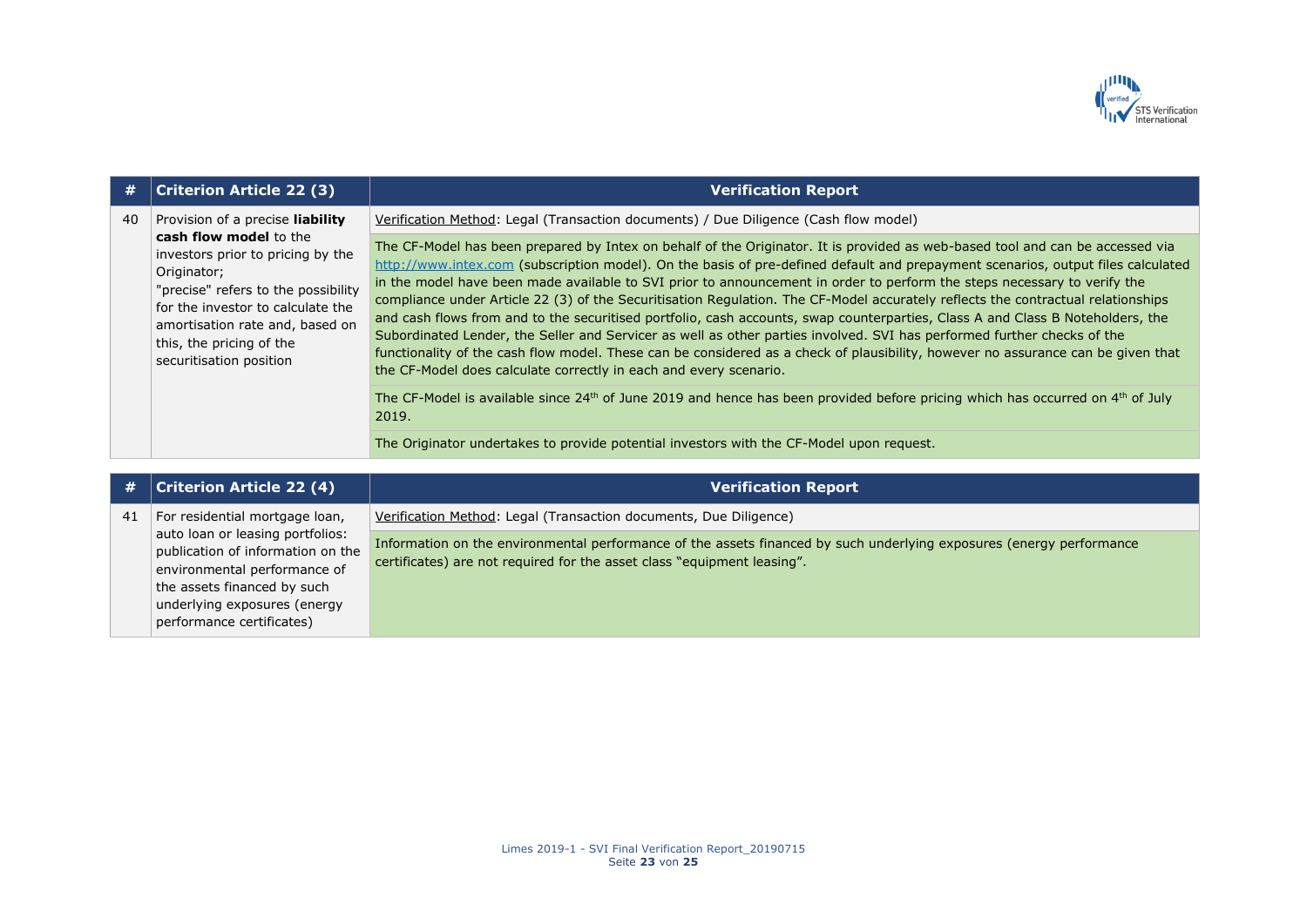

| #  | <b>Criterion Article 22 (5)</b>                                                                                                           | <b>Verification Report</b>                                                                                                                                                                                                                                                                                                                                                                                                                                                                                                                                                                                                                                                                                                                                                                                                                                                                                                                                                                                                                                                                                                                                                                                                                                                                                                                                                                                          |
|----|-------------------------------------------------------------------------------------------------------------------------------------------|---------------------------------------------------------------------------------------------------------------------------------------------------------------------------------------------------------------------------------------------------------------------------------------------------------------------------------------------------------------------------------------------------------------------------------------------------------------------------------------------------------------------------------------------------------------------------------------------------------------------------------------------------------------------------------------------------------------------------------------------------------------------------------------------------------------------------------------------------------------------------------------------------------------------------------------------------------------------------------------------------------------------------------------------------------------------------------------------------------------------------------------------------------------------------------------------------------------------------------------------------------------------------------------------------------------------------------------------------------------------------------------------------------------------|
| 42 | Compliance with the provisions                                                                                                            | Verification Method: Legal (Transaction documents) / Due Diligence                                                                                                                                                                                                                                                                                                                                                                                                                                                                                                                                                                                                                                                                                                                                                                                                                                                                                                                                                                                                                                                                                                                                                                                                                                                                                                                                                  |
|    | of Art. 7 of the Securitisation<br>Regulation (regarding Transpa-<br><b>rency</b> ) is the responsibility of<br>the Originator or Sponsor | The Originator confirms in the Final Prospectus (section "THE EU RISK RETENTION AND EU TRANSPARENCY REQUIREMENTS",<br>subsection "EU Transparency Requirements") that it will fulfil the provisions of Art. 7 of the Securitisation Regulation as follows:<br>- Art. 7 (1) (a): Loan level data has been made available prior to pricing, and will be made available on the payment date one<br>month after closing and then on a monthly basis.<br>- Art. 7 (1) (b): The Final Prospectus and transaction documents will be made available at the latest 15 days after closing of the<br>Transaction.<br>- Art. $7(1)(c)$ : Not applicable.<br>- Art. 7 (1) (d): In accordance with the draft RTS for notification, the notification has been provided to investors in draft form<br>prior to pricing and will be provided in final form at the latest 15 days after closing of the Transaction.<br>- Art. 7 (1) (e): The Investor Report will be made available for the first time on the payment date one month after closing and<br>then on a monthly basis.<br>- Art. 7 (1) (f): Ad hoc announcements will be published as soon as they need to be published under the MAR.<br>- Art. (1) (q): If a "Significant Event" occurs, investors will be informed immediately.<br>Until the RTS on Art. 7 has entered into force, the information according to Art. 7 (1) (a) and Art. 7 (1) (e) according to Art. 43 |
|    |                                                                                                                                           | (7) will be provided on the basis of the CRA3 templates.                                                                                                                                                                                                                                                                                                                                                                                                                                                                                                                                                                                                                                                                                                                                                                                                                                                                                                                                                                                                                                                                                                                                                                                                                                                                                                                                                            |